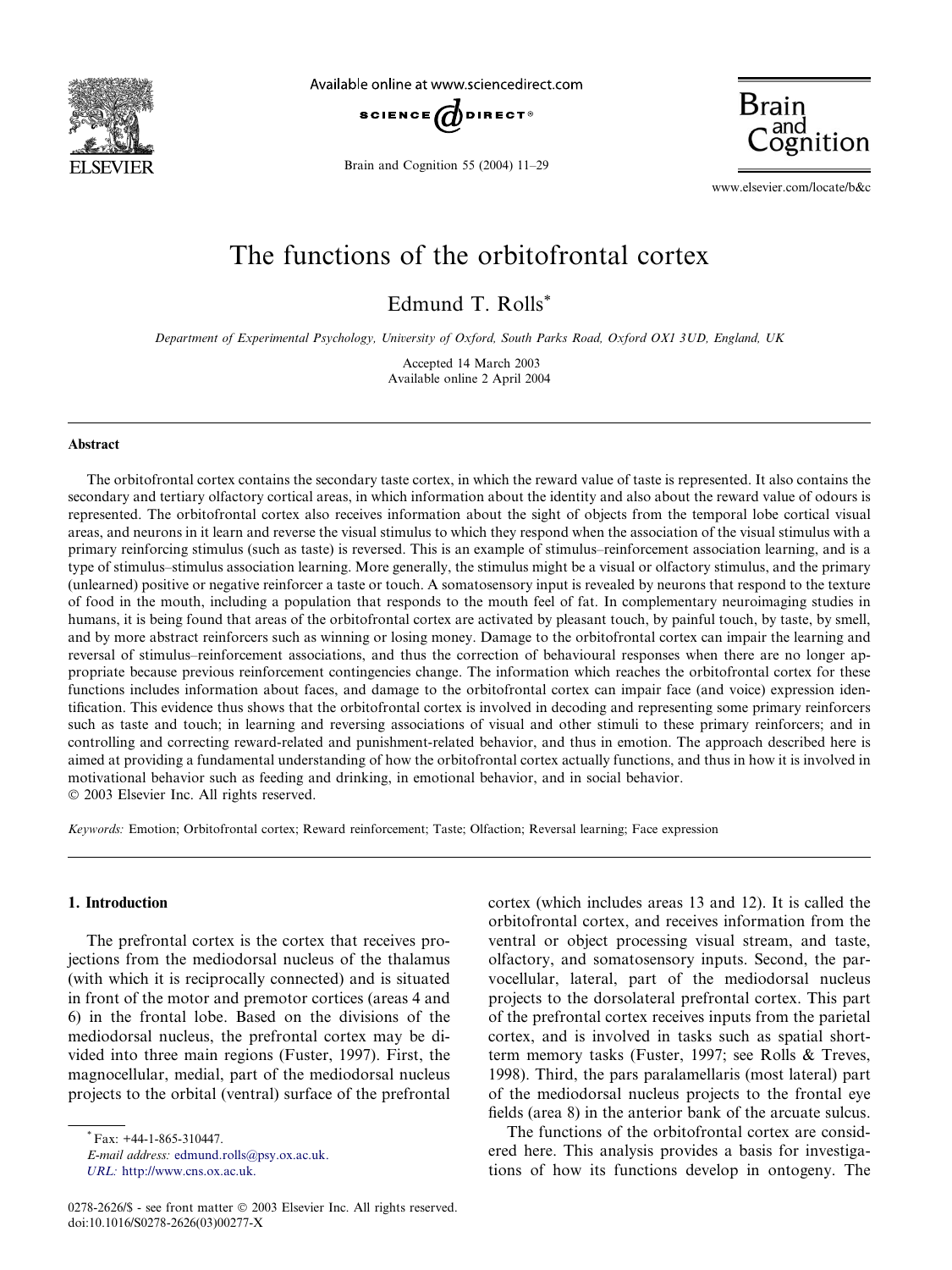cortex on the orbital surface of the frontal lobe includes area 13 caudally, and area 14 medially, and the cortex on the inferior convexity includes area 12 caudally and area 11 anteriorly (see Fig. 1 and Carmichael & Price, 1994; Öngür & Price, 2000; Petrides & Pandya, 1994; note that the names and numbers that refer to particular subregions are not uniform across species and investigators). This brain region is relatively poorly developed in rodents, but well developed in primates including humans. To understand the function of this brain region in humans, the majority of the studies described were therefore performed with macaques or with humans.

# 2. Connections

Rolls, Yaxley, and Sienkiewicz (1990) discovered a taste area in the lateral part of the orbitofrontal cortex, and showed that this was the secondary taste cortex in that it receives a major projection from the primary taste cortex (Baylis, Rolls, & Baylis, 1994). More medially, there is an olfactory area (Rolls & Baylis, 1994). Anatomically, there are direct connections from the primary olfactory cortex, pyriform cortex, to area 13a of the posterior orbitofrontal cortex, which in turn has onward projections to a middle part of the orbitofrontal cortex (area 11) (Barbas, 1993; Carmichael, Clugnet, & Price, 1994; Morecraft, Geula, & Mesulam, 1992; Price et al., 1991) (see Figs. 1 and 2). Visual inputs reach the orbitofrontal cortex directly from the inferior temporal cortex, the cortex in the superior temporal sulcus, and the temporal pole (see Barbas, 1988, 1993, 1995; Barbas & Pandya, 1989; Carmichael & Price, 1995; Morecraft et al., 1992; Seltzer & Pandya, 1989). There are corresponding auditory inputs (Barbas, 1988, 1993), and somatosensory inputs from somatosensory cortical areas 1, 2, and SII in the frontal and pericentral operculum, and from the insula (Barbas, 1988; Carmichael & Price, 1995). The caudal orbitofrontal cortex receives strong inputs from the amygdala (e.g., Price et al., 1991). The orbitofrontal cortex also receives inputs via the mediodorsal nucleus of the thalamus, pars magnocellularis,



Fig. 1. Schematic diagram showing some of the gustatory, olfactory, visual and somatosensory pathways to the orbitofrontal cortex, and some of the outputs of the orbitofrontal cortex, in primates. The secondary taste cortex, and the secondary olfactory cortex, are within the orbitofrontal cortex. V1, primary visual cortex. V4, visual cortical area V4. Abbreviations: as, arcuate sulcus; cc, corpus callosum; cf, calcarine fissure; cgs, cingulate sulcus; cs, central sulcus; ls, lunate sulcus; ios, inferior occipital sulcus; mos, medial orbital sulcus; os, orbital sulcus; ots, occipito-temporal sulcus; ps, principal sulcus; rhs, rhinal sulcus; sts, superior temporal sulcus; lf, Lateral (or Sylvian) fissure (which has been opened to reveal the insula); A, amygdala; INS, insula; T, thalamus; TE (21), inferior temporal visual cortex; TA (22), superior temporal auditory association cortex; TF and TH, parahippocampal cortex; TG, temporal pole cortex; 12, 13, 11, orbitofrontal cortex; 35, perirhinal cortex; 51, olfactory (prepyriform and periamygdaloid) cortex (after Rolls, 1999).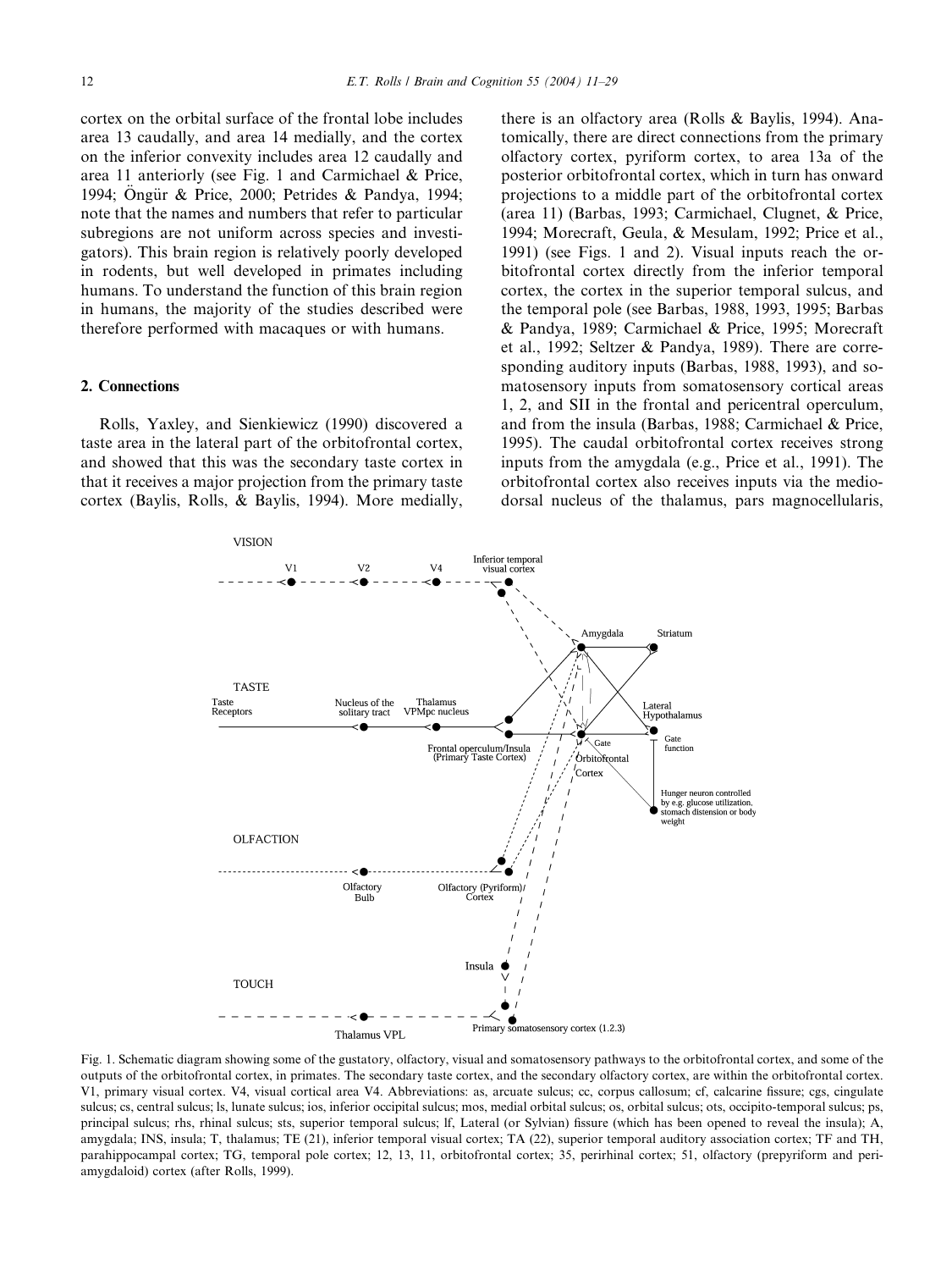

Fig. 2. Schematic diagram showing some of the gustatory, olfactory, visual, and somatosensory pathways to the orbitofrontal cortex, and some of the outputs of the orbitofrontal cortex, in primates. The secondary taste cortex, and the secondary olfactory cortex, are within the orbitofrontal cortex. V1—primary visual cortex, V4—visual cortical area V4 (after Rolls, 1999).

which itself receives afferents from temporal lobe structures such as the prepyriform (olfactory) cortex, amygdala, and inferior temporal cortex (see Ongür  $\&$  Price, 2000). The orbitofrontal cortex projects back to temporal lobe areas such as the inferior temporal cortex. The orbitofrontal cortex has projections to the entorhinal cortex (or ''gateway to the hippocampus''), and cingulate cortex (Insausti, Amaral, & Cowan, 1987). The orbitofrontal cortex also projects to the preoptic region and lateral hypothalamus, to the ventral tegmental area (Johnson, Rosvold, & Mishkin, 1968; Nauta, 1964), and to the head of the caudate nucleus (Kemp & Powell, 1970). Reviews of the cytoarchitecture and connections of the orbitofrontal cortex are provided by Petrides and Pandya (1994), Pandya and Yeterian (1996), Carmichael and Price (1994, 1995), Barbas (1995), and  $\ddot{O}$ ngür and Price (2000).

#### 3. Effects of lesions of the orbitofrontal cortex

Macaques with lesions of the orbitofrontal cortex are impaired at tasks which involve learning about which stimuli are rewarding and which are not, and especially in altering behaviour when reinforcement contingencies change. The monkeys may respond when responses are inappropriate, e.g., no longer rewarded, or may respond to a non-rewarded stimulus. For example, monkeys with orbitofrontal damage are impaired on Go/NoGo task performance, in that they go on the NoGo trials (Iversen & Mishkin, 1970), in an object reversal task in that they respond to the object which was formerly rewarded with food, and in extinction in that they continue to respond to an object which is no longer rewarded (Butter, 1969; Jones & Mishkin, 1972). There is some evidence for dissociation of function within the orbitofrontal cortex, in that lesions to the inferior convexity produce the Go/ NoGo and object reversal deficits, whereas damage to the caudal orbitofrontal cortex, area 13, produces the extinction deficit (Rosenkilde, 1979).

Lesions more laterally, in for example the inferior convexity, can influence tasks in which objects must be remembered for short periods, e.g., delayed matching to sample and delayed matching to non-sample tasks (Kowalska, Bachevalier, & Mishkin, 1991; Mishkin & Manning, 1978; Passingham, 1975), and neurons in this region may help to implement this visual object shortterm memory by holding the representation active during the delay period (Rao, Rainer, & Miller, 1997; Rosenkilde, Bauer, & Fuster, 1981; Wilson, O'Sclaidhe, & Goldman-Rakic, 1993). Whether this inferior convexity area is specifically involved in a short-term object memory (separately from a short-term spatial memory) is not yet clear (Rao et al., 1997), and a medial part of the frontal cortex may also contribute to this function (Kowalska et al., 1991). It should be noted that this short-term memory system for objects (which receives inputs from the temporal lobe visual cortical areas in which objects are represented) is different to the shortterm memory system in the dorsolateral part of the prefrontal cortex, which is concerned with spatial shortterm memories, consistent with its inputs from the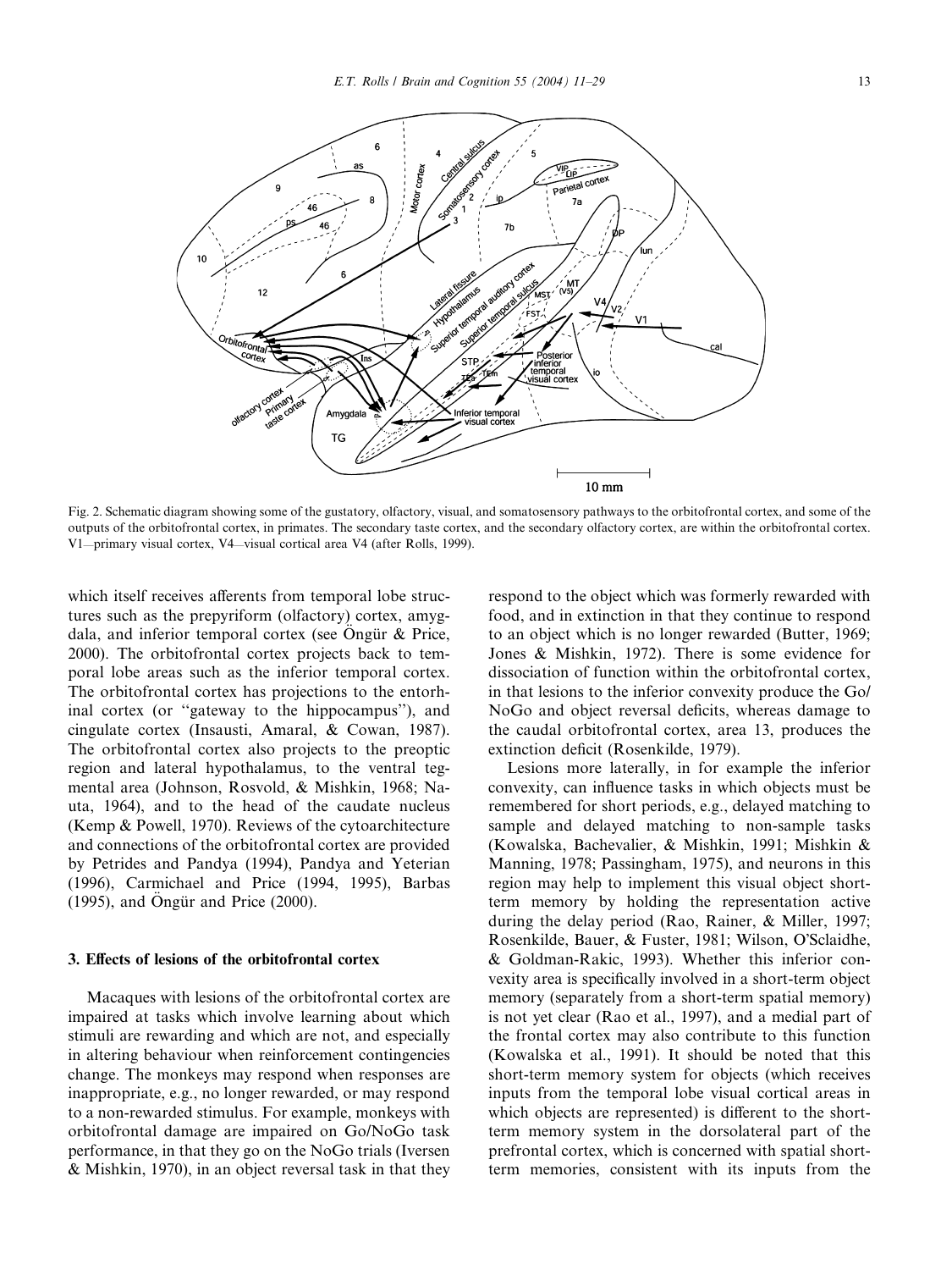parietal cortex (see, e.g., Rolls & Deco, 2002; Rolls & Treves, 1998).

Damage to the caudal orbitofrontal cortex in the monkey also produces emotional changes (e.g., decreased aggression to humans and to stimuli such as a snake and a doll), and a reduced tendency to reject foods such as meat (Butter, McDonald, & Snyder, 1969; Butter, Snyder, & McDonald, 1970; Butter & Snyder, 1972) or to display the normal preference ranking for different foods (Baylis & Gaffan, 1991). In humans, euphoria, irresponsibility, and lack of affect can follow frontal lobe damage (see Damasio, 1994; Kolb & Whishaw, 1996; Rolls, 1999), particularly orbitofrontal damage (Hornak, Rolls, & Wade, 1996; Hornak et al., 2003; Rolls, Hornak, Wade, & McGrath, 1994).

#### 4. Neurophysiology of the orbitofrontal cortex

#### 4.1. Taste

One of the recent discoveries that has helped us to understand the functions of the orbitofrontal cortex in behaviour is that it contains a major cortical representation of taste (see Rolls, 1989, 1995a, 1997a; Rolls & Scott, 2003; cf Fig. 2). Given that taste can act as a primary reinforcer, that is without learning as a reward or punishment, we now have the start for a fundamental understanding of the function of the orbitofrontal cortex in stimulus–reinforcement association learning. We know how one class of primary reinforcers reaches and is represented in the orbitofrontal cortex. A representation of primary reinforcers is essential for a system that is involved in learning associations between previously neutral stimuli and primary reinforcers, e.g., between the sight of an object, and its taste.

The representation (shown by analysing the responses of single neurons in macaques) of taste in the orbitofrontal cortex includes robust representations of the prototypical tastes sweet, salt, bitter, and sour (Rolls et al., 1990), but also separate representations of the taste of water (Rolls et al., 1990), of protein or umami as exemplified by monosodium glutamate (Baylis & Rolls, 1991; Rolls, 2000c) and inosine monophosphate (Rolls, Critchley, Browning, & Hernadi, 1998; Rolls, Critchley, Wakeman, & Mason, 1996b), and of astringency as exemplified by tannic acid (Critchley & Rolls, 1996c).

The nature of the representation of taste in the orbitofrontal cortex is that the reward value of the taste is represented. The evidence for this is that the responses of orbitofrontal taste neurons are modulated by hunger (as is the reward value or palatability of a taste). In particular, it has been shown that orbitofrontal cortex taste neurons stop responding to the taste of a food with which the monkey is fed to satiety (Rolls, Sienkiewicz, & Yaxley, 1989). In contrast, the representation of taste in the primary taste cortex (Scott, Yaxley, Sienkiewicz, & Rolls, 1986; Yaxley, Rolls, & Sienkiewicz, 1990) is not modulated by hunger (Rolls, Scott, Sienkiewicz, & Yaxley, 1988; Yaxley, Rolls, & Sienkiewicz, 1988). Thus in the primate primary taste cortex, the reward value of taste is not represented, and instead the identity of the taste is represented. Additional evidence that the reward value of food is represented in the orbitofrontal cortex is that monkeys work for electrical stimulation of this brain region if they are hungry, but not if they are satiated (Mora, Avrith, Phillips, & Rolls, 1979; Rolls, 1994c). Further, neurons in the orbitofrontal cortex are activated from many brain-stimulation reward sites (Mora, Avrith, & Rolls, 1980; Rolls, Burton, & Mora, 1980). Thus there is clear evidence that it is the reward value of taste that is represented in the orbitofrontal cortex (see further Rolls, 1999, 2000b).

The secondary taste cortex is in the caudolateral part of the orbitofrontal cortex, as defined anatomically (Baylis et al., 1994). This region projects on to other regions in the orbitofrontal cortex (Baylis et al., 1994), and neurons with taste responses (in what can be considered as a tertiary gustatory cortical area) can be found in many regions of the orbitofrontal cortex (see Rolls & Baylis, 1994; Rolls et al., 1990, 1996b).

In human neuroimaging experiments (e.g., with functional magnetic resonance image, fMRI), it has been shown (corresponding to the findings in non-human primate single neuron neurophysiology) that there is an orbitofrontal cortex area activated by sweet taste (glucose, Francis et al., 1999; Small et al., 1999), and that there are at least partly separate areas activated by the aversive taste of saline  $(NaCl, 0.1 M)$  (O'Doherty, Rolls, Francis, McGlone, & Bowtell, 2001b), by pleasant touch (Francis et al., 1999; Rolls et al., 2003a), and by pleasant vs aversive olfactory stimuli (Francis et al., 1999; O'Doherty et al., 2000; Rolls, Kringelbach, & De Araujo, 2003b).

## 4.2. Convergence of taste and olfactory inputs in the orbitofrontal cortex: The representation of flavour

In these further parts of the orbitofrontal cortex, not only unimodal taste neurons, but also unimodal olfactory neurons are found. In addition some single neurons respond to both gustatory and olfactory stimuli, often with correspondence between the two modalities (Rolls & Baylis, 1994; cf. Fig. 2). It is probably here in the orbitofrontal cortex of primates that these two modalities converge to produce the representation of flavour (Rolls & Baylis, 1994). Evidence will soon be described that indicates that these representations are built by olfactory–gustatory association learning, an example of stimulus–reinforcement association learning.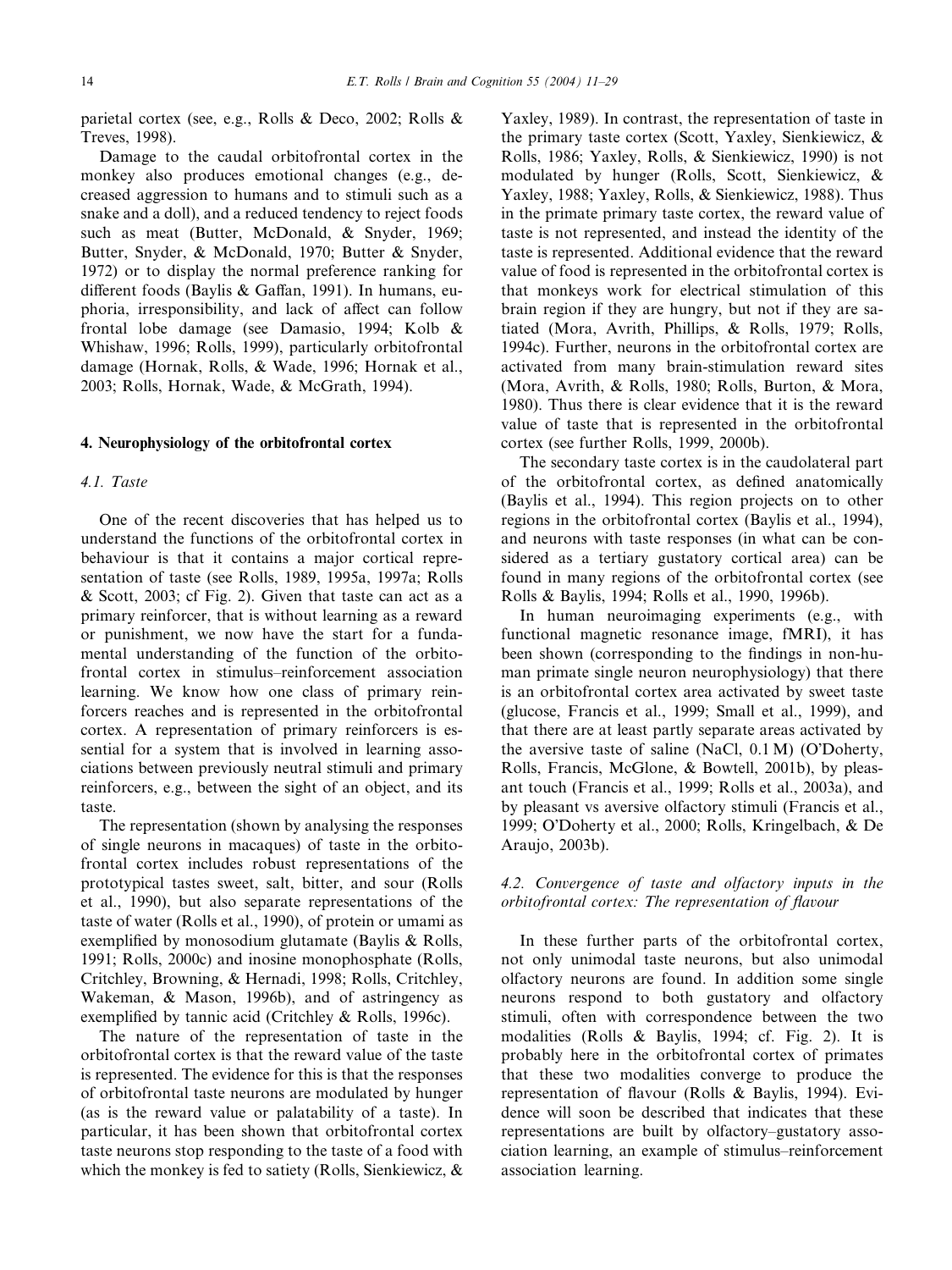## 4.3. An olfactory representation in the orbitofrontal cortex

Takagi, Tanabe and colleagues (see Takagi, 1991) described single neurons in the macaque orbitofrontal cortex that were activated by odours. A ventral frontal region has been implicated in olfactory processing in humans (Jones-Gotman & Zatorre, 1988; Zatorre, Jones-Gotman, Evans, & Meyer, 1992). Rolls and colleagues have analysed the rules by which orbitofrontal olfactory representations are formed and operate in primates. For 65% of neurons in the orbitofrontal olfactory areas, Critchley and Rolls (1996a) showed that the representation of the olfactory stimulus was independent of its association with taste reward (analysed in an olfactory discrimination task with taste reward). For the remaining 35% of the neurons, the odours to which a neuron responded were influenced by the taste (glucose or saline) with which the odour was associated. Thus the odour representation for 35% of orbitofrontal neurons appeared to be built by olfactory to taste association learning. This possibility was confirmed by reversing the taste with which an odour was associated in the reversal of an olfactory discrimination task. It was found that 68% of the sample of neurons analysed altered the way in which they responded to odour when the taste reinforcement association of the odour was reversed (Rolls, Critchley, Mason, & Wakeman, 1996b). (Twenty-five percent showed reversal, and 43% no longer discriminated after the reversal. The olfactory to taste reversal was quite slow, both neurophysiologically and behaviourally, often requiring 20–80 trials, consistent with the need for some stability of flavour representations. The relatively high proportion of neurons with modification of responsiveness by taste association in the set of neurons in this experiment was probably related to the fact that the neurons were preselected to show differential responses to the odours associated with different tastes in the olfactory discrimination task.) Thus the rule according to which the orbitofrontal olfactory representation was formed was for some neurons by association learning with taste.

To analyse the nature of the olfactory representation in the orbitofrontal cortex, Critchley and Rolls (1996b) measured the responses of olfactory neurons that responded to food while they fed the monkey to satiety. They found that the majority of orbitofrontal olfactory neurons decreased their responses to the odour of the food with which the monkey was fed to satiety. Thus for these neurons, the reward value of the odour is what is represented in the orbitofrontal cortex (cf. Rolls & Rolls, 1997). In that the neuronal responses decreased to the food with which the monkey is fed to satiety, and may even increase to a food with which the monkey has not been fed, it is the relative reward value of stimuli that is represented by these orbitofrontal cortex neurons (as confirmed by Schultz and colleagues, see Schultz, Tremblay, & Hollerman, 2000), and this parallels the changes in the relative pleasantness of different foods after a food is eaten to satiety (Rolls, Rolls, Rowe, & Sweeney, 1981; Rolls, Rowe, & Rolls, 1982; Rolls et al., 1997a; see Rolls, 1999, 2000b). We do not yet know whether this is the first stage of processing at which reward value is represented in the olfactory system (although in rodents the influence of reward association learning appears to be present in some neurons in the pyriform cortex—Schoenbaum & Eichenbaum, 1995).

Although individual neurons do not encode large amounts of information about which of 7–9 odours has been presented, we have shown that the information does increase linearly with the number of neurons in the sample (Rolls, Critchley, & Treves, 1996c). This ensemble encoding does result in useful amounts of information about which odour has been presented being provided by orbitofrontal olfactory neurons.

In human neuroimaging experiments, it has been shown (corresponding to the findings in non-human primate single neuron neurophysiology) that there is an orbitofrontal cortex area activated by olfactory stimuli (Francis et al., 1999; Jones-Gotman & Zatorre, 1988; Zatorre et al., 1992). Moreover, the pleasantness or reward value of odour is represented in the orbitofrontal cortex, in that feeding the humans to satiety decreases the activation found to the odour of that food, and this effect is relatively specific to the food eaten in the meal (O'Doherty et al., 2000; cf. Morris & Dolan, 2001). Further, the human medial orbitofrontal cortex has activation that is related to the subjective pleasantness of a set of odors, and a more lateral area has activation that is related to how unpleasant odors are subjectively (Rolls et al., 2003b).

# 4.4. Visual inputs to the orbitofrontal cortex, error detection neurons, visual stimulus–reinforcement association learning and reversal, and neurons with face-selective responses

We have been able to show that there is a major visual input to many neurons in the orbitofrontal cortex, and that what is represented by these neurons is in many cases the reinforcement association of visual stimuli. The visual input is from the ventral, temporal lobe, visual stream concerned with ''what'' object is being seen (see Rolls, 2000d; Rolls & Deco, 2002), in that orbitofrontal cortex visual neurons frequently respond differentially to objects or images depending on their reward association (Rolls et al., 1996b; Thorpe, Rolls, & Maddison, 1983). The primary reinforcer that has been used is taste. Many of these neurons show visual–taste reversal in one or a very few trials (see example in Fig. 3). (In a visual discrimination task, they will reverse the stimulus to which they respond, from, e.g., a triangle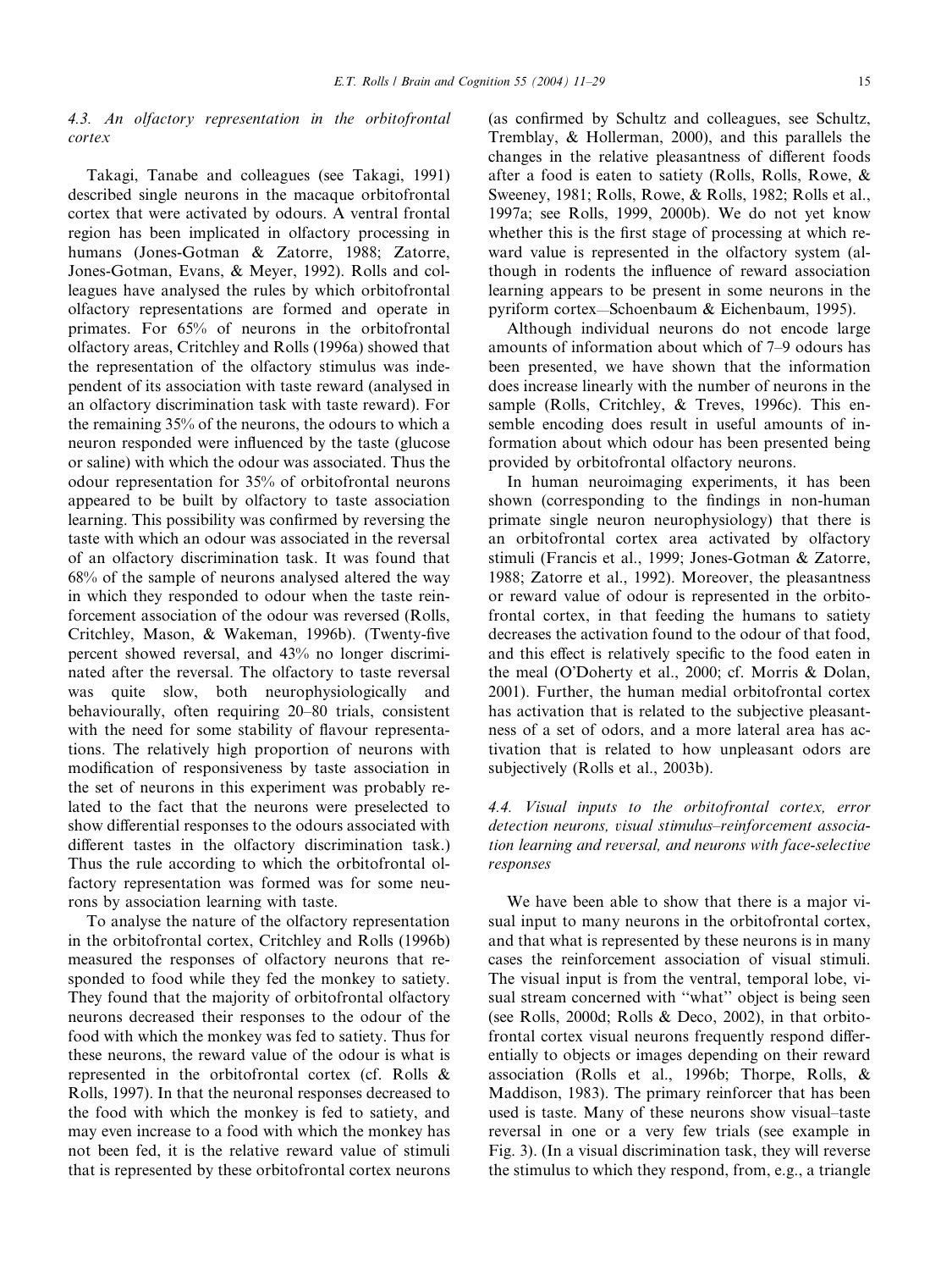

Fig. 3. Visual discrimination reversal of the responses of a single neuron in the macaque orbitofrontal cortex when the taste with which the two visual stimuli (a triangle and a square) were associated was reversed. Each point is the mean poststimulus firing rate measured in a 0.5 s period over approximately 10 trials to each of the stimuli. Before reversal, the neuron fired most to the square when it indicated  $(S<sup>+</sup>)$ that the monkey could lick to obtain a taste of glucose. After reversal, the neuron responded most to the triangle when it indicated that the monkey could lick to obtain glucose. The response was low to the stimuli when they indicated  $(S-)$  that if the monkey licked then aversive saline would be obtained. B shows the behavioural response to the triangle and the square, and indicates that the monkey reversed rapidly (after Rolls et al., 1996b).

to a square, in one trial when the taste delivered for a behavioural response to that stimulus is reversed.) This reversal learning probably occurs in the orbitofrontal cortex, for it does not occur one synapse earlier in the visual inferior temporal cortex (Rolls, Judge, & Sanghera, 1977), and it is in the orbitofrontal cortex that there is convergence of visual and taste pathways onto the same neurons (Rolls & Baylis, 1994; Rolls et al., 1996b, 1996c; Thorpe et al., 1983). The probable mechanism for this learning is Hebbian modification of synapses conveying visual input onto taste-responsive neurons, implementing a pattern association network (Rolls, 1999; Rolls & Treves, 1998; Rolls & Deco, 2002). When the reinforcement association of a visual stimulus is reversed, other orbitofrontal cortex neurons stop responding, or stop responding differentially, to the visual discriminanda (Thorpe et al., 1983). For example, one neuron in the orbitofrontal cortex responded to a blue stimulus when it was rewarded (blue S+) and not to a green stimulus when it was associated with aversive saline (green S-). However, the neuron did not respond after reversal to the blue  $S-$  or to the green  $S+$ . Similar conditional reward neurons were found for olfactory

stimuli (Rolls et al., 1996b). Such conditional reward neurons convey information about the current reinforcement status of particular stimuli, and may reflect the fact that not every neuron which learns associations to primary reinforcers (such as taste) can sample the complete space of all possible conditioned (e.g., visual or olfactory) stimuli when acting as a pattern associator. Nevertheless such neurons can convey very useful information, for they indicate when one of the stimuli to which they are capable of responding (given their inputs) is currently associated with reward. Similar neurons are present for punishing primary reinforcers, such as the aversive taste of salt.

In addition to these neurons that encode the reward association of visual stimuli, other neurons in the orbitofrontal cortex detect non-reward, in that they respond for example when an expected reward is not obtained when a visual discrimination task is reversed (Thorpe et al., 1983) (Table 1, Visual Discrimination Reversal), or when reward is no longer made available in a visual discrimination task (Table 1, Visual Discrimination Extinction). Different populations of such neurons respond to other types of non-reward, including the removal of a formerly approaching taste reward (Removal in Table 1), and the termination of a taste reward in the extinction of ad lib licking for juice (see Table 1), or the substitution of juice reward for aversive tasting saline during ad lib licking (Table 1, Ad Lib Licking Reversal) (Thorpe et al., 1983) (see Table 1). The presence of these neurons is fully consistent with the hypothesis that they are part of the mechanism by which the orbitofrontal cortex enables very rapid reversal of behaviour by stimulus–reinforcement association relearning when the association of stimuli with reinforcers is altered or reversed (see Rolls, 1986a, 1990). The finding that different orbitofrontal cortex neurons respond to different types of non-reward (Thorpe et al., 1983), may provide part of the brain's mechanism that enables task or context-specific reversal to occur.

Another type of information represented in the orbitofrontal cortex is information about faces. There is a population of orbitofrontal neurons which respond in many ways similar to those in the temporal cortical visual areas (see Rolls, 1984a, 1992a, 1994a, 1995b, 1996, 1997b, 2000d; Rolls & Deco, 2002; Wallis & Rolls, 1997 for a description of their properties). The orbitofrontal face-responsive neurons, first observed by Thorpe et al. (1983), then by Rolls, Critchley, and Browning (2002 in preparation, see Booth, Rolls, Critchley, Browning, & Hernadi, 1998) tend to respond with longer latencies than temporal lobe neurons (140–200 ms typically, compared to 80–100 ms); also convey information about which face is being seen, by having different responses to different faces; and are typically rather harder to activate strongly than temporal cortical face-selective neurons, in that many of them respond much better to real faces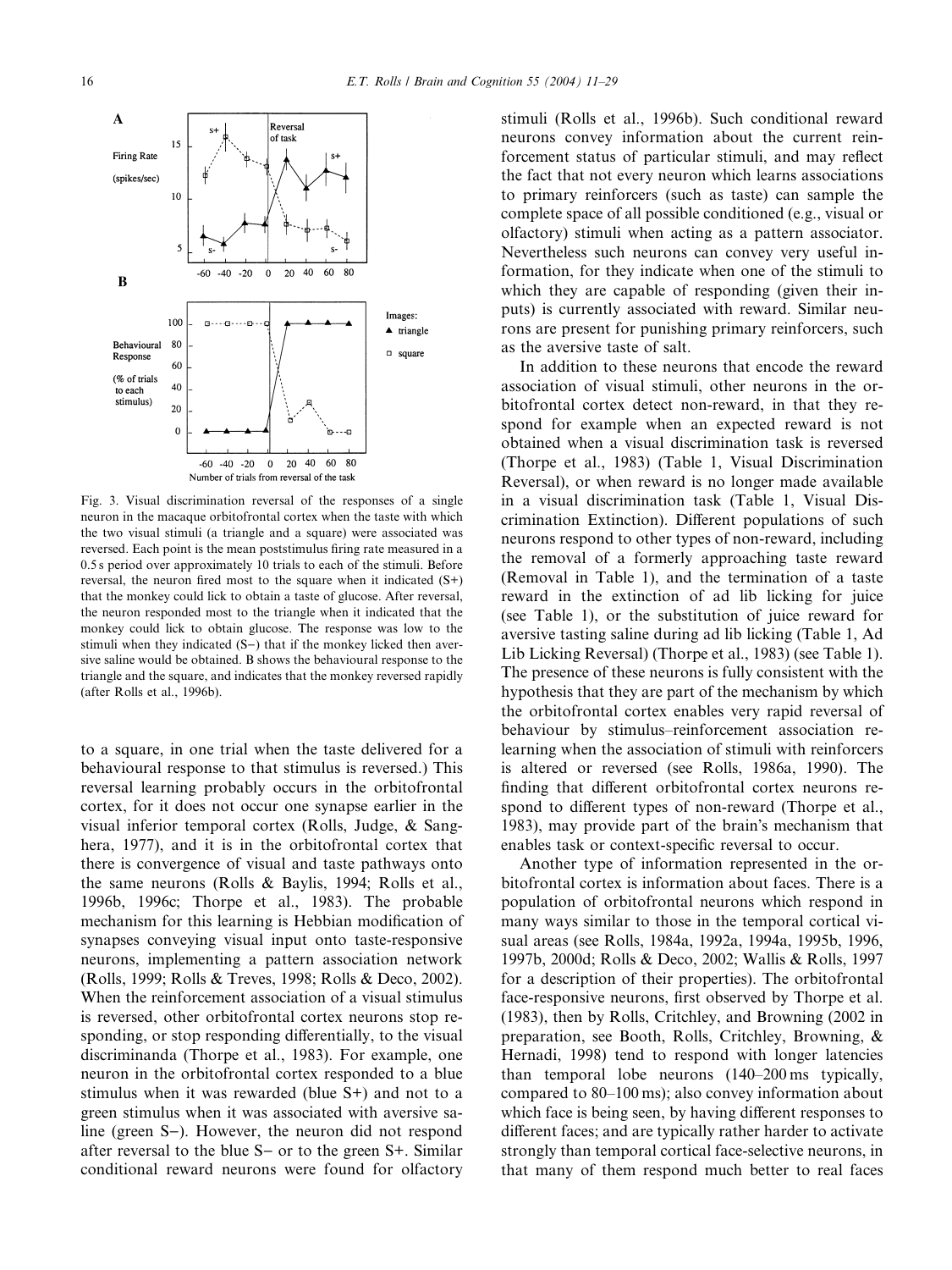$\mathbf{r}$ 

than to two-dimensional images of faces on a video monitor (cf. Rolls & Baylis, 1986). Some of the orbitofrontal cortex face-selective neurons are responsive to face gesture or movement. The findings are consistent with the likelihood that these neurons are activated via the inputs from the temporal cortical visual areas in which face-selective neurons are found (see Fig. 2). The significance of the neurons is likely to be related to the fact that faces convey information that is important in social reinforcement in at least two ways that could be implemented by these neurons. The first is that some may encode face expression (cf. Hasselmo, Rolls, & Baylis, 1989), which can indicate reinforcement. The second way is that they encode information about which individual is present, which by stimulus–reinforcement association learning is important in evaluating and utilizing learned reinforcing inputs in social situations, e.g., about the current reinforcement value as decoded by stimulus–reinforcement association of a particular individual.

This system has also been shown to be present in humans. In particular, Kringelbach, O'Doherty, Rolls, and Andrews (2003) showed that activation of a part of the human orbitofrontal cortex occurs during a face discrimination reversal task. In the task, the faces of two different individuals are shown, and when the correct face is selected, the expression turns into a smile. (The expression turns to angry if the wrong face is selected.) After a period of correct performance, the contingencies reverse, and the other face must be selected to obtain a smile expression as a reinforcer. It was found that activation of a part of the orbitofrontal cortex occurred specifically in relation to the reversal, that is when a formerly correct face was chosen, but an angry face expression was obtained. In a control task, it was shown that the activations were not related just to showing an angry face expression. Thus in humans, there is a part of the orbitofrontal cortex that responds selectively in relation to face expression specifically when it indicates that behavior should change.

## 4.5. Somatosensory inputs to the orbitofrontal cortex

Some neurons in the macaque orbitofrontal cortex respond to the texture of food in the mouth. Some neurons alter their responses when the texture of a food is modified by adding gelatine or methyl cellulose, or by partially liquefying a solid food such as apple (Critchley, Rolls, & Wakeman, 1993). Another population of orbitofrontal neurons responds when a fatty food such as cream is in the mouth. These neurons can also be activated by pure fat such as glyceryl trioleate, and by nonfat substances with a fat-like texture such as paraffin oil (hydrocarbon) and silicone oil  $((Si(CH_3)_2O)_n)$ . These neurons thus provide information by somatosensory pathways that a fatty food is in the mouth (Rolls,

| Different types of non-reward to which orbitofrontal cortex neurons respond<br>Table 1                                                                   |            |                    |  |  |                                                                                    |  |  |  |  |  |  |
|----------------------------------------------------------------------------------------------------------------------------------------------------------|------------|--------------------|--|--|------------------------------------------------------------------------------------|--|--|--|--|--|--|
|                                                                                                                                                          |            | D 90 D 127 D 153 D |  |  | 134 D 195 D 204 D 262 F 466 B 24 B 37B B 37B D 44A D 44A D 48A D 20 D 40 D 60 D 66 |  |  |  |  |  |  |
| discrimination<br>/isual                                                                                                                                 | Reversal   |                    |  |  |                                                                                    |  |  |  |  |  |  |
| Visual                                                                                                                                                   | Extinction |                    |  |  |                                                                                    |  |  |  |  |  |  |
| discrimination                                                                                                                                           |            |                    |  |  |                                                                                    |  |  |  |  |  |  |
| Ad lib licking                                                                                                                                           | Reversal   |                    |  |  |                                                                                    |  |  |  |  |  |  |
| Ad lib licking                                                                                                                                           | Extinction |                    |  |  |                                                                                    |  |  |  |  |  |  |
| Taste of saline                                                                                                                                          |            |                    |  |  |                                                                                    |  |  |  |  |  |  |
| Removal                                                                                                                                                  |            |                    |  |  |                                                                                    |  |  |  |  |  |  |
| Visual arousal                                                                                                                                           |            |                    |  |  |                                                                                    |  |  |  |  |  |  |
| Tasks (rows) (see text) in which individual neurons (columns) responded (1), did not respond (0), or were not tested (blank). After Thorpe et al. (1983) |            |                    |  |  |                                                                                    |  |  |  |  |  |  |

 $\mathbf{r} = \mathbf{r}$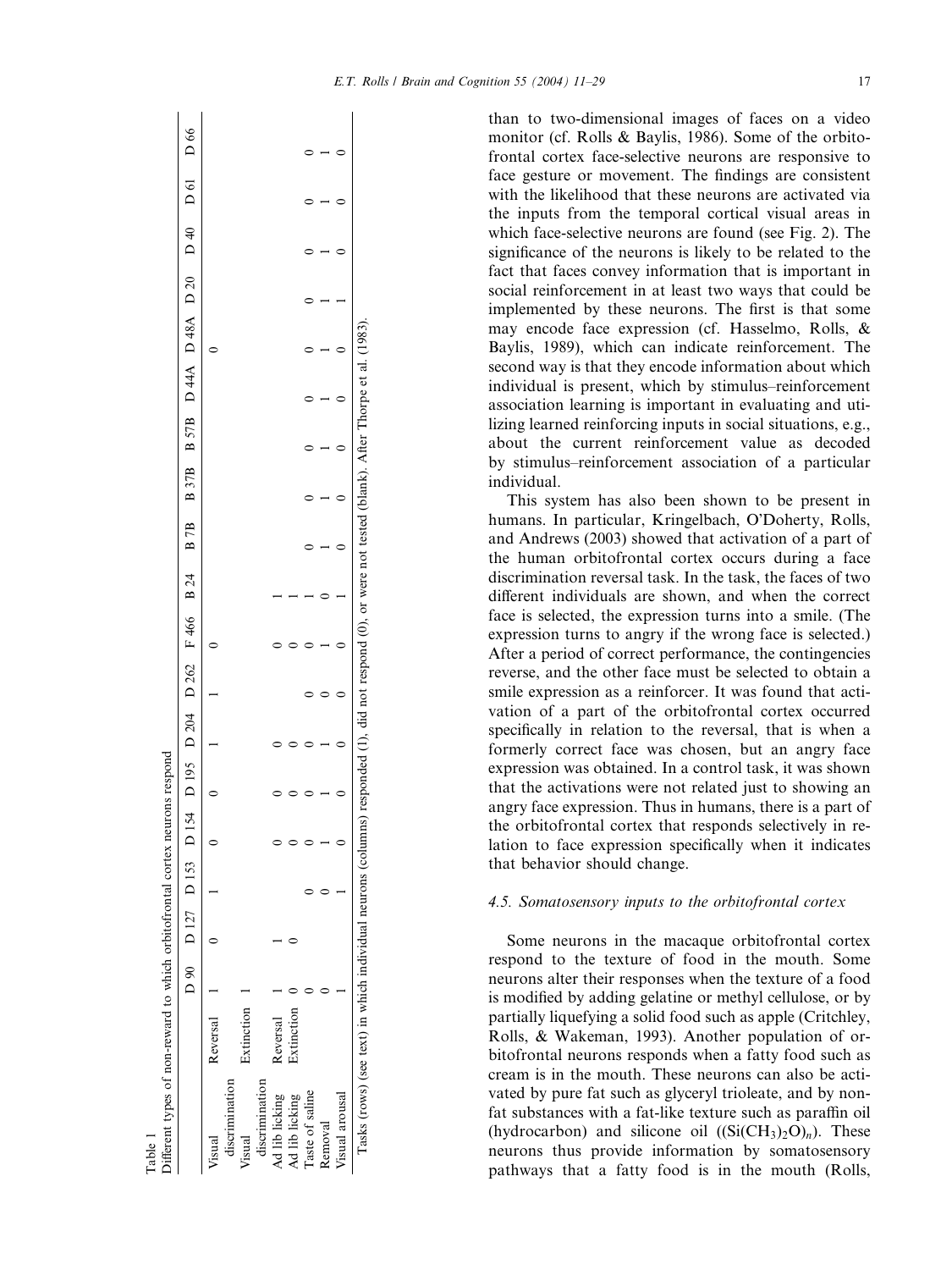Critchley, Browning, Hernadi, & Lenard, 1999a). These inputs are perceived as pleasant when hungry, because of the utility of ingestion of foods which are likely to contain essential fatty acids and to have a high calorific value (Rolls, 1999, 2000b). We have recently shown that the orbitofrontal cortex receives inputs from a number of different oral texture channels, which together provide a rich sensory representation of what is in the mouth. Using a set of stimuli in which viscosity was systematically altered (carboxymethylcellulose with viscosity in the range  $10-10,000$  cP), we have shown that some orbitofrontal cortex neurons encode fat texture independently of viscosity (by a physical parameter that varies with the slickness of fat) (Verhagen, Rolls, & Kadohisa, 2003); that other orbitofrontal cortex neurons encode the viscosity of the texture in the mouth (with some neurons tuned to viscosity, and others showing increasing or decrease firing rates as viscosity increases) (Rolls, Verhagen, & Kadohisa, 2003c); and that other neurons have responses that indicate the presence of stimuli in the mouth independently of viscosity and slickness (Rolls et al., 2003b). These single neuron recording studies thus provide clear evidence on the rich sensory representation of oral stimuli, and of their reward value, that is provided in the primate orbitofrontal cortex.

In addition to these oral somatosensory inputs to the orbitofrontal cortex, there are also somatosensory inputs from other parts of the body, and indeed an fMRI investigation we have performed in humans indicates that pleasant and painful touch stimuli to the hand produce greater activation of the orbitofrontal cortex relative to the somatosensory cortex than do affectively neutral stimuli (Francis et al., 1999; Rolls et al., 1997a, 2003a; see below).

## 5. A neurophysiological basis for stimulus–reinforcement learning and reversal in the orbitofrontal cortex

The neurophysiological, imaging, and lesion evidence described suggests that one function implemented by the orbitofrontal cortex is rapid stimulus–reinforcement association learning, and the correction of these associations when reinforcement contingencies in the environment change. To implement this, the orbitofrontal cortex has the necessary representation of primary reinforcers, including taste and somatosensory stimuli. It also receives information about objects, e.g., visual view-invariant information (Booth & Rolls, 1998; Rolls, 2000d), and can associate this at the neuronal level with primary reinforcers such as taste, and reverse these associations very rapidly (Rolls et al., 1996b; Thorpe et al., 1983). Another type of stimulus which can be conditioned in this way in the orbitofrontal cortex is olfactory, although here the learning is slower. It is likely that auditory stimuli can be associated with primary reinforcers in the orbitofrontal cortex, though there is less direct evidence of this yet. The orbitofrontal cortex also has neurons which detect non-reward, which are likely to be used in behavioural extinction and reversal (Thorpe et al., 1983). They may do this not only by helping to reset the reinforcement association of neurons in the orbitofrontal cortex, but also by sending a signal to the striatum which could be routed by the striatum to produce appropriate behaviours for non-reward (Rolls, 1994b; Rolls & Johnstone, 1992; Williams, Rolls, Leonard, & Stern, 1993). Indeed, it is via this route, the striatal, that the orbitofrontal cortex may directly influence behaviour when the orbitofrontal cortex is decoding reinforcement contingencies in the environment, and is altering behaviour in response to altering reinforcement contingencies (see Rolls, 1999). Some of the evidence for this is that neurons that reflect these orbitofrontal neuronal responses are found in the ventral part of the head of the caudate nucleus and the ventral striatum, which receive input from the orbitofrontal cortex (Rolls, Thorpe, & Maddison, 1983a; Williams et al., 1993); and lesions of the ventral part of the head of the caudate nucleus impair visual discrimination reversal (Divac, Rosvold, & Szwarcbart, 1967).

Decoding the reinforcement value of stimuli, which involves for previously neutral (e.g., visual) stimuli learning their association with a primary reinforcer, often rapidly, and which may involve not only rapid learning but also rapid relearning and alteration of responses when reinforcement contingencies change, is then a function proposed for the orbitofrontal cortex. This way of producing behavioural responses would be important in for example motivational and emotional behaviour. It would be important for example in motivational behaviour such as feeding and drinking by enabling primates to learn rapidly about the food reinforcement to be expected from visual stimuli (see Rolls, 1994c, 1999). This is important, for primates frequently eat more than 100 varieties of food; vision by visual–taste association learning can be used to identify when foods are ripe; and during the course of a meal, the pleasantness of the sight of a food eaten in the meal decreases in a sensory-specific way (Rolls, Rolls, & Rowe, 1983b), a function that is probably implemented by the sensory-specific satiety-related responses of orbitofrontal visual neurons (Critchley & Rolls, 1996b).

With respect to emotional behaviour, decoding and rapidly readjusting the reinforcement value of visual signals is likely to be crucial, for emotions can be described as responses elicited by reinforcing signals<sup>1</sup>

 $1$  For the purposes of this paper, a positive reinforcer or reward can be defined as a stimulus which the animal will work to obtain, and a negative reinforcer or punishment as a stimulus that an animal will work to avoid or escape (see further Rolls, 1990, 1999).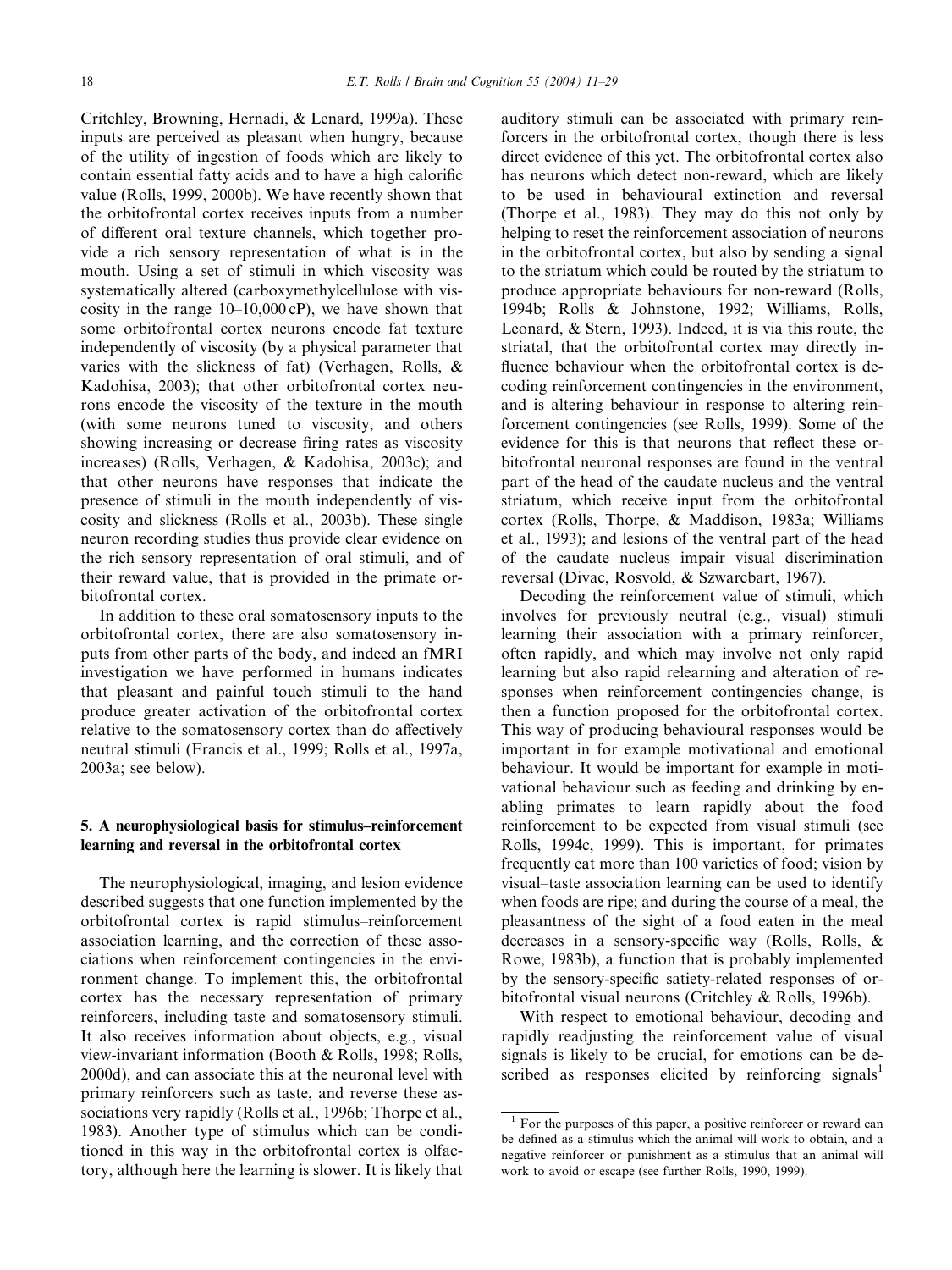(Rolls, 1986a, 1986b, 1990, 1995b, 1999, 2000a). The ability to perform this learning very rapidly is probably very important in social situations in primates, in which reinforcing stimuli are continually being exchanged, and the reinforcement value of stimuli must be continually updated (relearned), based on the actual reinforcers received and given. Although the functions of the orbitofrontal cortex in implementing the operation of reinforcers such as taste, smell, tactile, and visual stimuli including faces are most understood, in humans the rewards processed in the orbitofrontal cortex include quite general rewards such as working for ''points,'' as will be described shortly.

Although the amygdala is concerned with some of the same functions as the orbitofrontal cortex, and receives similar inputs (see Fig. 2), there is evidence that it may function less effectively in the very rapid learning and reversal of stimulus–reinforcement associations, as indicated by the greater difficulty in obtaining reversal from amygdala neurons (see, e.g., Rolls, 1992b, 2000e, 2000f), and by the greater effect of orbitofrontal lesions in leading to continuing choice of no longer rewarded stimuli (Jones & Mishkin, 1972). In primates, the necessity for very rapid stimulus–reinforcement re-evaluation, and the development of powerful cortical learning systems, may result in the orbitofrontal cortex effectively taking over this aspect of amygdala functions (see Rolls, 1992b, 1999).

#### 6. The human orbitofrontal cortex

## 6.1. Neuropsychology

It is of interest that a number of the symptoms of frontal lobe damage in humans appear to be related to this type of function, of altering behaviour when stimulus–reinforcement associations alter, as described next. Thus, humans with frontal lobe damage can show impairments in a number of tasks in which an alteration of behavioural strategy is required in response to a change in environmental reinforcement contingencies (see Goodglass & Kaplan, 1979; Jouandet & Gazzaniga, 1979; Kolb & Whishaw, 1996). For example, Milner (1963) showed that in the Wisconsin Card Sorting Task (in which cards are to be sorted according to the colour, shape, or number of items on each card depending on whether the examiner says "right" or "wrong" to each placement), frontal patients either had difficulty in determining the first sorting principle, or in shifting to a second principle when required to. Also, in stylus mazes, frontal patients have difficulty in changing direction when a sound indicates that the correct path has been left (see Milner, 1982). It is of interest that, in both types of test, frontal patients may be able to verbalize the correct rules, yet may be unable to correct their behavioral sets or strategies appropriately. Some of the personality changes that can follow frontal lobe damage may be related to a similar type of dysfunction. For example, the euphoria, irresponsibility, lack of affect, and lack of concern for the present or future which can follow frontal lobe damage (see Damasio, 1994; Hecaen & Albert, 1978) may also be related to a dysfunction in altering behaviour appropriately in response to a change in reinforcement contingencies. Indeed, in so far as the orbitofrontal cortex is involved in the disconnection of stimulus–reinforcer associations, and such associations are important in learned emotional responses (see above), then it follows that the orbitofrontal cortex is involved in emotional responses by correcting stimulus– reinforcer associations when they become inappropriate.

These hypotheses, and the role in particular of the orbitofrontal cortex in human behaviour, have been investigated in recent studies in humans with damage to the ventral parts of the frontal lobe. (The description ventral is given to indicate that there was pathology in the orbitofrontal or related parts of the frontal lobe, and not in the more dorso-lateral parts of the frontal lobe.) A task that was directed at assessing the rapid alteration of stimulus–reinforcement associations was used, because the findings above indicate that the orbitofrontal cortex is involved in this type of learning. This was used instead of the Wisconsin Card Sorting Task, which requires patients to shift from category (or dimension) to category, e.g., from colour to shape. The task used was visual discrimination reversal, in which patients could learn to obtain points by touching one stimulus when it appeared on a video monitor, but had to withhold a response when a different visual stimulus appeared, otherwise a point was lost. After the subjects had acquired the visual discrimination, the reinforcement contingencies unexpectedly reversed. The patients with ventral frontal lesions made more errors in the reversal task (or in a similar extinction task in which the reward was no longer given), and completed fewer reversals, than control patients with damage elsewhere in the frontal lobes or in other brain regions (Rolls et al., 1994; see Table 2). The impairment correlated highly with the socially inappropriate or disinhibited behaviour of the patients (assessed in a Behaviour Questionnaire) (see Table 2), and also with their subjective evaluation of the changes in their emotional state since the brain damage (see Table 2 and Rolls et al., 1994). The patients were not impaired at other types of memory task, such as paired associate learning. The continued choice of the no longer rewarded stimulus in the reversal of the visual discrimination task is interpreted as a failure to reverse stimulus–reinforcer, that is sensory–sensory, associations, and not as motor response perseveration which may follow much more dorsal damage to the frontal lobes. This has been confirmed in a new reversal task in which one of two simultaneously shown stimuli in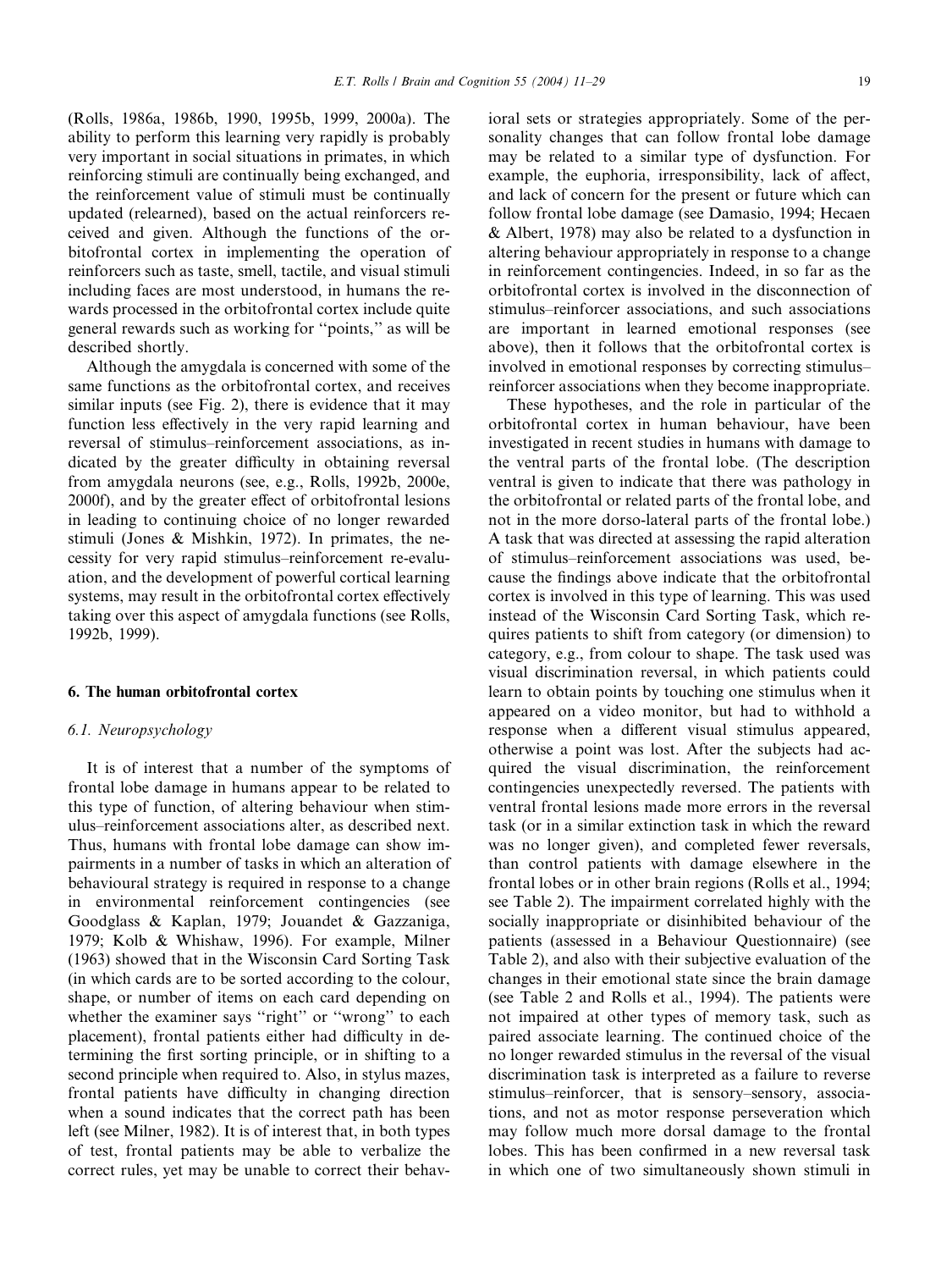| Table 2                                                                                              |  |  |
|------------------------------------------------------------------------------------------------------|--|--|
| Vocal and face expression identification in patients with damage to the ventral parts of the frontal |  |  |

|                          | Behavior<br>quest | Subjective<br>emotional change | Face expression<br>$\%$ Corr $(SD)$ | Vocal expression<br>$%$ Corr $(SD)$ | Number of<br>Reversals | Last error<br>reversal          | Last error<br>extinction               |
|--------------------------|-------------------|--------------------------------|-------------------------------------|-------------------------------------|------------------------|---------------------------------|----------------------------------------|
|                          |                   |                                |                                     |                                     |                        |                                 |                                        |
| Ventral frontal case No. | 6.0               |                                | $29(-6.5)$ **                       | 42 $(-3.7)$ **                      | 0(76%)                 | 38F                             |                                        |
| $\mathfrak{2}$           | 4.0               | 2.0                            | $84(-0.4)$                          | $30 (-4.8)$ **                      | 0(83%)                 | 50F                             | 30F (93%)                              |
| 3                        | 6.0               | 7.5                            | $60 (-3.1)$ **                      | $36(-4.9)$ **                       | 0(75%)                 | 20F                             |                                        |
| 4                        | 7.5               | 4.5                            | $60 (-3.0)^{**}$                    | 54 $(-2.5)$ <sup>**</sup>           | 0(67%)                 | 30F                             |                                        |
| 5                        | 8.5               | 7.0                            | $58 (-3.2)$ **                      | 39 $(-4.0)$ **                      |                        |                                 | $\overbrace{\qquad \qquad }^{}$<br>34F |
| 6                        | 5.0               | 1.5                            | $75(-1.3)$                          | $67(-1.3)$                          | 0(54%)                 | $\overline{\phantom{0}}$<br>51F | 53F (38%)                              |
| 7                        | 6.0               | 5.0                            |                                     |                                     | $\overline{2}$         | $\overline{4}$                  |                                        |
| 8                        | 7.0               |                                | $67 (-2.3)$ **                      | 58 $(-2.1)$ **                      |                        | 50F                             | 30F (86%)                              |
|                          |                   | 2.5                            | $54 (-3.7)$ **                      |                                     | 0 $(100\%)$            |                                 | 48F (93%)                              |
| 9                        | 4.0               | 1.5                            | $83(-0.4)$                          | $81 (+0.1)$                         | 2                      | 5                               | 36 $(45%)$                             |
| 10                       | 5.0               | 4.0                            | $67 (-2.2)$ **                      | $60 (-1.9)^{*}$                     | $\mathbf{1}$           | 23                              | 9                                      |
| 11                       | 4.5               | 6.5                            | 40 $(-5.3)$ **                      | 53 $(-2.6)$ **                      |                        |                                 |                                        |
| 12                       | 3.0               |                                | $38 (-5.6)$ **                      | 43 $(-3.5)$ <sup>**</sup>           |                        |                                 |                                        |
| Medians                  | 5.5               | 4.3                            | 60                                  | 53                                  | $\mathbf{0}$           | 30                              | 34                                     |
| Non-ventral case No.     |                   |                                |                                     |                                     |                        |                                 |                                        |
|                          | 0.0               | 0.5                            | $79(-0.9)$                          |                                     | 2(14%)                 | $\overline{4}$                  | 21(43%)                                |
| $\mathfrak{2}$           | 2.5               | 1.0                            | $83(-0.4)$                          |                                     | 2(46%)                 | 11                              | 12 $(36\%)$                            |
| 3                        | 0.5               | 0.0                            | $83(-0.4)$                          | $61 (-1.8)^*$                       | 2(25%)                 | $\boldsymbol{7}$                | 4 $(7%)$                               |
| 4                        | 0.0               | 2.0                            | $75(-1.4)$                          | 61 $(-1.8)^*$                       | 2(8%)                  | $\overline{4}$                  | 3(7%)                                  |
| 5                        | 0.0               | 1.5                            | $71 (-1.8)^*$                       | $67(-1.2)$                          | 1                      | 14                              | 13 $(21\%)$                            |
| 6                        | 2.0               | 1.0                            | $92 (+0.6)$                         | $75(-0.5)$                          | 2(42%)                 | 13                              | $100(0\%)$                             |
| 7                        | 2.5               | 1.0                            | $75(-1.4)$                          | $61 (-1.8)^*$                       |                        |                                 |                                        |
| 8                        | 0.0               | 2.5                            | $96 (+0.1)$                         | $78(-0.2)$                          |                        |                                 |                                        |
| 9                        | 0.5               | 1.0                            | $67 (-2.3)$ **                      |                                     |                        |                                 |                                        |
| 10                       | 1.0               | 1.5                            | $79(-0.9)$                          | $72(-0.7)$                          |                        |                                 |                                        |
| 11                       | 0.5               | 1.0                            | $83(-0.4)$                          | $61 (-1.8)^*$                       |                        |                                 |                                        |
| 12                       |                   |                                |                                     |                                     |                        |                                 | 4 $(7%)$                               |
| 13                       |                   |                                |                                     |                                     | 2(8%)                  | 4                               | 4 $(7%)$                               |
| Medians                  | 0.5               | 1.0                            | 79                                  | 64                                  | 2                      | $\tau$                          | $\overline{4}$                         |

Also shown are the number of reversals completed in 30 trials, and the number of the last trial on which an error occurred during Reversal or Extinction. Data from Rolls et al. (1994) and Hornak et al. (1996).

Key: Behavior Quest: Behavior Questionnaire.

SD, number of standard deviations above  $(+)$  or below  $(-)$  the means for normal subjects.

\*Scores which fall below the 5th centile of the normal distribution, i.e.,  $SD < -1.64$  (impaired).

\*Scores which fall below the 1st centile of the normal distribution, i.e.,  $SD < -1.96$  (severely impaired).

The median values for reversal and extinction are for a larger group.

F, failed to reach criterion in reversal or extinction.

The % columns refer for reversal and extinction to the percentage of errors of commission, that is responses made to the stimulus that was before reversal or extinction the reward-related stimulus (old S+).

random screen positions must be selected on every trial, so that response preseveration is not a factor. It has been found that patients with circumscribed surgical lesions confined to the orbitofrontal cortex are impaired at this new reversal task (Hornak et al., 2004). In addition, I note that one of the types of evidence which bears very directly on this comes from the responses of orbitofrontal cortex neurons. The evidence comes from the neurons which respond in relation to a sensory stimulus such as a visual stimulus when it is paired with another sensory stimulus to which the neuron responds such as a taste stimulus. The taste stimulus is a primary reinforcer. These neurons do not respond to motor responses, and could not be involved in stimulus to motor response association learning. Bechara and colleagues also have findings which are consistent with these in patients with frontal lobe damage when they perform a gambling task (Bechara, Damasio, Damasio, & Anderson, 1994; Bechara, Tranel, Damasio, & Damasio, 1996; Bechara, Damasio, Tranel, & Damasio, 1997; see also Damasio, 1994). The patients could choose cards from several decks. The patients with frontal damage were more likely to choose cards from a deck which did give rewards with a reasonable probability, but also had occasional very heavy penalties resulting in lower net gains than choices from the other deck. In this sense, the patients were not affected by the negative consequences of their actions: they did not switch from the deck of cards which was providing significant rewards even when large punishments were incurred. In a further recent study it was shown that the type of impulsiveness found in borderline personality disorder patients in

lobes and in control patients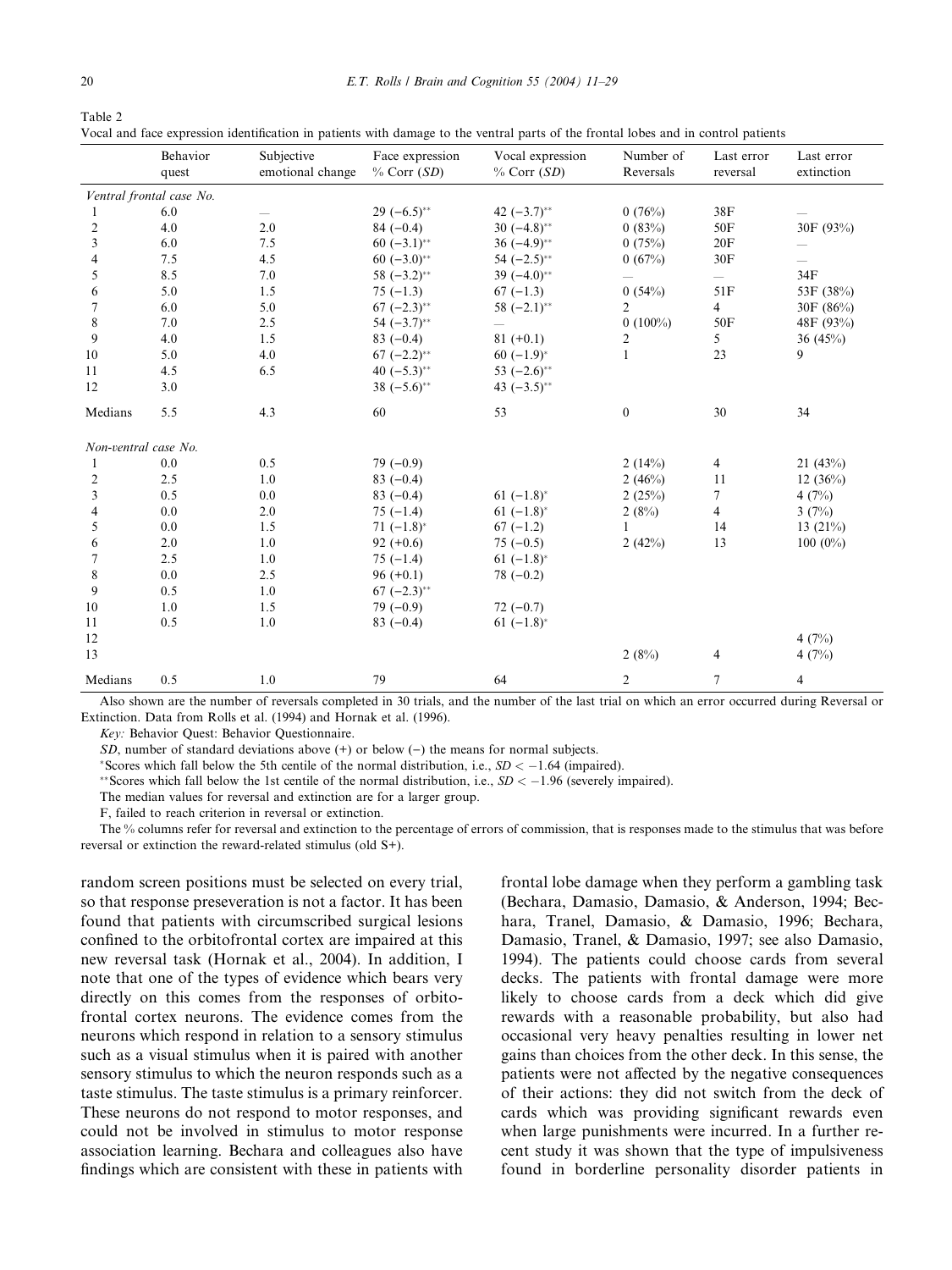which choices are made more rapidly than normal (in a matching familiar figures task) is also produced by orbitofrontal cortex lesions (Berlin, Rolls, & Kischka, 2004a; Berlin, Rolls, & Iversen, 2004b; Berlin & Rolls, 2004).

It is of interest that in the reversal and extinction tasks the patients can often verbalize the correct response, yet commit the incorrect action (Rolls et al., 1994). This is consistent with the hypothesis that the orbitofrontal cortex is normally involved in executing behaviour when the behaviour is performed by evaluating the reinforcement associations of environmental stimuli (see below and Rolls, 1999, Chap. 9). The orbitofrontal cortex appears to be involved in this in both humans and non-human primates, when the learning must be performed rapidly, for example in acquisition, and during reversal.

An idea of how such stimulus–reinforcer learning may play an important role in normal human behaviour, and may be related to the behavioural changes seen clinically in these patients with ventral frontal lobe damage, can be provided by summarizing the behavioural ratings given by the carers of these patients. The patients were rated high in the Behaviour Questionnaire on at least some of the following: disinhibited or socially inappropriate behaviour; misinterpretation of other people's moods; impulsiveness; unconcern or underestimation of the seriousness of their condition; and lack of initiative (Rolls et al., 1994). Such behavioural changes correlated with the stimulus–reinforcer reversal and extinction learning impairment (Rolls et al., 1994). The suggestion thus is that the insensitivity to reinforcement changes in the learning task may be at least part of what produces the changes in behaviour found in these patients with ventral frontal lobe damage. The more general impact on the behaviour of these patients is that their irresponsibility tended to affect their everyday lives. For example, if such patients had received their brain damage in a road traffic accident, and compensation had been awarded, the patients often tended to spend their

money without appropriate concern for the future, sometimes for example buying a very expensive car. Such patients often find it difficult to invest in relationships too, and are sometimes described by their family as having changed personalities, in that they care less about a wide range of factors than before the brain damage. The suggestion that follows from this and from impairments of patients with circumscribed surgical lesions of the orbitofrontal cortex on a similar behaviour questionnaire (Hornak et al., 2003) is that the orbitofrontal cortex may normally be involved in much social behaviour, and the ability to respond rapidly and appropriately to social reinforcers is of course an important aspect of primate (including human) social behaviour (see further Kringelbach & Rolls, 2003).

To investigate the possible significance of face-related inputs to orbitofrontal visual neurons described above, we also tested the responses of these patients to faces. We included tests of face (and also voice) expression decoding, because these are ways in which the reinforcing quality of individuals is often indicated. Impairments in the identification of facial and vocal emotional expression were demonstrated in a group of patients with ventral frontal lobe damage who had socially inappropriate behaviour (Hornak et al., 1996; see Tables 2–4). The expression identification impairments could occur independently of perceptual impairments in facial recognition, voice discrimination, or environmental sound recognition. The face and voice expression problems did not necessarily occur together in the same patients, providing an indication of separate processing. The impairment was found on most expressions apart from happy (which as the only positive face expression was relatively easily discriminable from the others), with sad, angry, frightened, and disgusted showing lower identification than surprised and neutral (see Table 3). Poor performance on both expression tests was correlated with the degree of alteration of emotional experience reported by the patients. There was also a strong positive correlation between the degree of altered

| Table 3                          |  |
|----------------------------------|--|
| Facial expression identification |  |

|                           | Sad  | Angry | Frightened | Disgusted | Surprised | Happy | Neutral |
|---------------------------|------|-------|------------|-----------|-----------|-------|---------|
| Normal subjects, $N = 11$ | 68.6 | 94.7  | 77.6       | 81.8      | 92.0      | 100.0 | 93.9    |
| Frontal patients, $N = 9$ | 22.6 | 39.3  | 31.9       | 48.1      | 66.2      | 94.0  | 65.7    |

Group mean percent correct on each emotion in normal subjects and in impaired ventral frontal patients (data from Hornak et al. (1996)).

Table 4

Vocal expression identification

|                           | Sad  | Angry | Frightened | Disgusted | Puzzled | Contented |
|---------------------------|------|-------|------------|-----------|---------|-----------|
| Normal subjects, $N = 10$ | 80.8 | -66.1 | 88.1       | 95.0      | 78.9    | 68.9      |
| Frontal patients, $N = 7$ | 14.7 | 25.0  | 52.8       | 80.9      | 42.8    | 33.3      |

Group mean percent correct on each emotion in normal subjects and in impaired ventral frontal patients. Data from Hornak et al. (1996).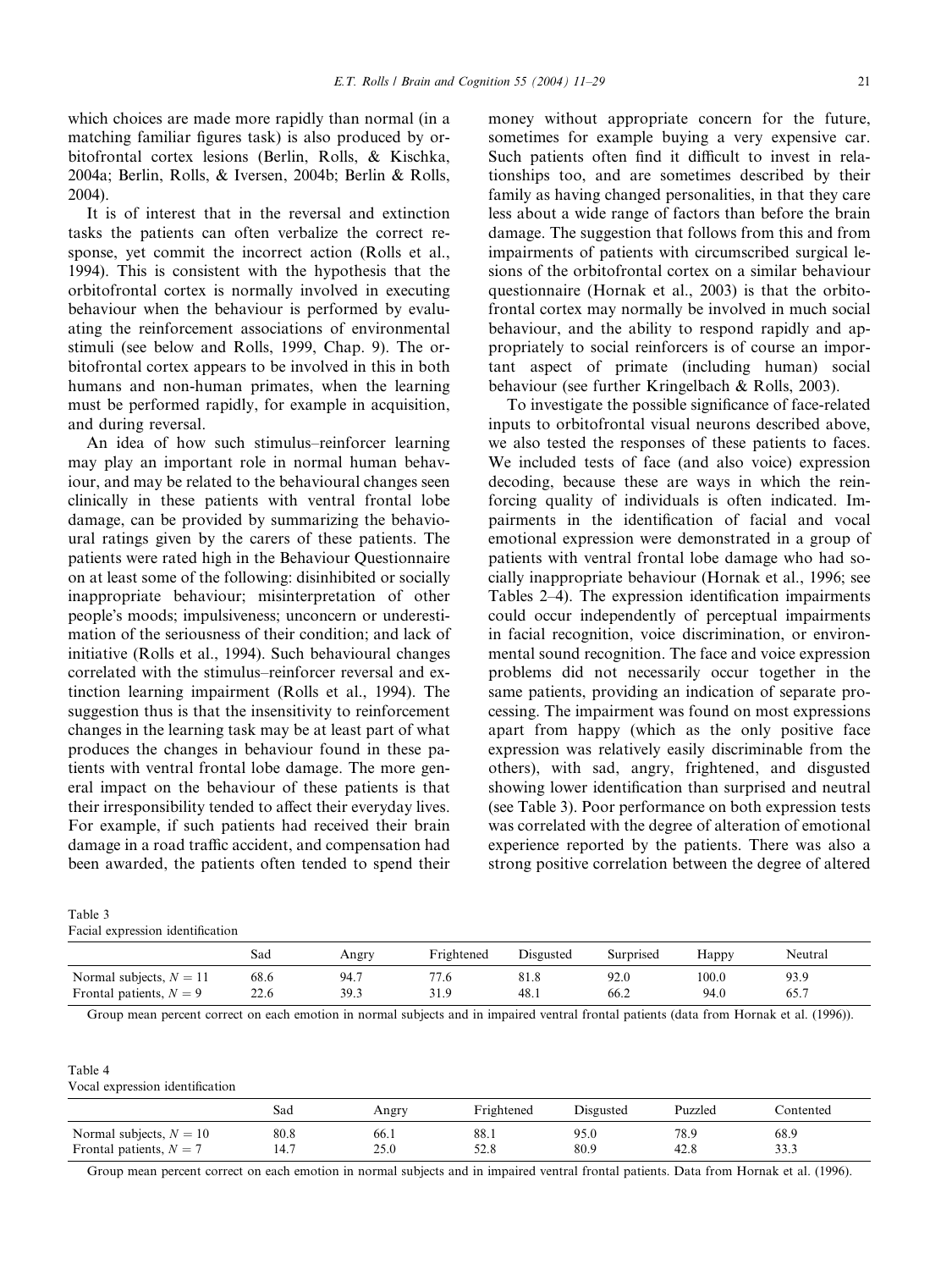emotional experience and the severity of the behavioural problems (e.g., disinhibition) found in these patients (see Hornak et al., 1996 and Table 2). A comparison group of patients with brain damage outside the ventral frontal lobe region, without these behavioural problems, was unimpaired on the face expression identification test, was significantly less impaired at vocal expression identification, and reported little subjective emotional change (see Hornak et al., 1996 and Table 2). In current studies, these investigations are being extended, and it is being found that patients with face expression decoding problems do not necessarily have impairments at visual discrimination reversal, and vice versa (Hornak et al., 2003). This is consistent with some topography in the orbitofrontal cortex (see, e.g., Rolls & Baylis, 1994).

Studies are now being performed to obtain precise evidence of the precise areas of brain damage that give rise to these deficits in humans. The studies are being performed with patients with discrete surgical lesions of the orbitofrontal cortex (performed for example to remove tumors). These studies are valuable in the context that closed head injuries may, although producing demonstrable damage to the orbitofrontal cortex in structural MRI scans, also produce some damage elsewhere. It is being found (Hornak et al., 2003, 2004) that bilateral surgically circumscribed lesions (but not usually unilateral) lesions of the human orbitofrontal cortex produce deficits in a probabilistic version of a visual discrimination reversal task with monetary reward (described by O'Doherty, Kringelbach, Rolls, Hornak, & Andrews, 2001a).

## 6.2. Neuroimaging

To elucidate the role of the human orbitofrontal cortex in emotion further, Rolls, Francis et al. (1997a; Francis et al., 1999) performed an investigation to determine where the pleasant affective component of touch is represented in the brain. Touch is a primary reinforcer that can produce pleasure. They found with fMRI that a weak but very pleasant touch of the hand with velvet produced much stronger activation of the orbitofrontal cortex than a more intense but affectively neutral touch of the hand with wood. In contrast, the affectively neutral but more intense touch produced more activation of the primary somatosensory cortex than the pleasant stimuli. These findings indicate that part of the orbitofrontal cortex is concerned with representing the positively affective aspects of somatosensory stimuli. The significance of this finding is that a primary reinforcer that can produce affectively positive emotional responses is represented in the human orbitofrontal cortex. This provides one of the bases for the human orbitofrontal cortex to be involved in the stimulus–reinforcement association learning that provides the basis for emotional learning. In more recent studies, we (Rolls

et al., 2003a) are finding that there is also a representation of the affectively negative aspects of touch, including pain, in the human orbitofrontal cortex. This is consistent with the reports that humans with damage to the ventral part of the frontal lobe may report that they know that a stimulus is pain-producing, but that the pain does not feel very bad to them (see Freeman & Watts, 1950; Melzack & Wall, 1996; Valenstein, 1974). It will be of interest to determine whether the regions of the human orbitofrontal cortex that represent pleasant touch and pain are close topologically or overlap. Even if fMRI studies show that the areas overlap, it would nevertheless be the case that different populations of neurons would be being activated, for this is what recordings from single cells in monkeys indicate about positively vs negatively affective taste, olfactory and visual stimuli (see above).

It is also of interest that nearby, but not overlapping, parts of the human orbitofrontal cortex are activated by taste stimuli (such as glucose, umami, and water) (De Araujo, Kringelbach, Rolls, & Hobden, 2003a; De Araujo, Kringelbach, Rolls, & McGlone, 2003b; O'Doherty et al., 2001b; Small et al., 1999), and that it has recently been shown that it is the pleasantness of olfactory stimuli that is represented in the human orbitofrontal cortex, in that orbitofrontal cortex activation decreases to an odor that has been eaten to satiety so that it no longer is rewarding and smells pleasant (ODoherty et al., 2000; see also Kringelbach et al., 2003). Further, a discrete region of the human medial orbitofrontal cortex has been shown to be activated by subjectively pleasant odors (Rolls et al., 2003b) and by flavor (De Araujo, Rolls, Kringelbach, McGlone, & Phillips, 2003c). Thus many hedonically effective stimuli activate the human orbitofrontal cortex.

In a task designed to show whether the human orbitofrontal cortex is involved in more abstract types of reward and punishment, O'Doherty et al. (2001a) found that the medial orbitofrontal cortex showed activation that was correlated with the amount of money just received in a probabilistic visual association task, and that the lateral orbitofrontal cortex showed activation that was correlated with the amount of money just lost. This study shows that the magnitudes of quite abstract rewards and punishers are represented in the orbitofrontal cortex.

These human neuroimaging studies on the orbitofrontal cortex are thus providing confirmation that the theory of emotion and how it is relevant to understanding orbitofrontal cortex function (Rolls, 1999, 2000a) does apply also to humans, in that representations of many types of reward and punisher are being found in the human orbitofrontal cortex (Kringelbach & Rolls, 2004). This evidence helps us to understand behavioral changes after orbitofrontal cortex damage in humans as related to alterations in processing and learning associations to rewards and punishers which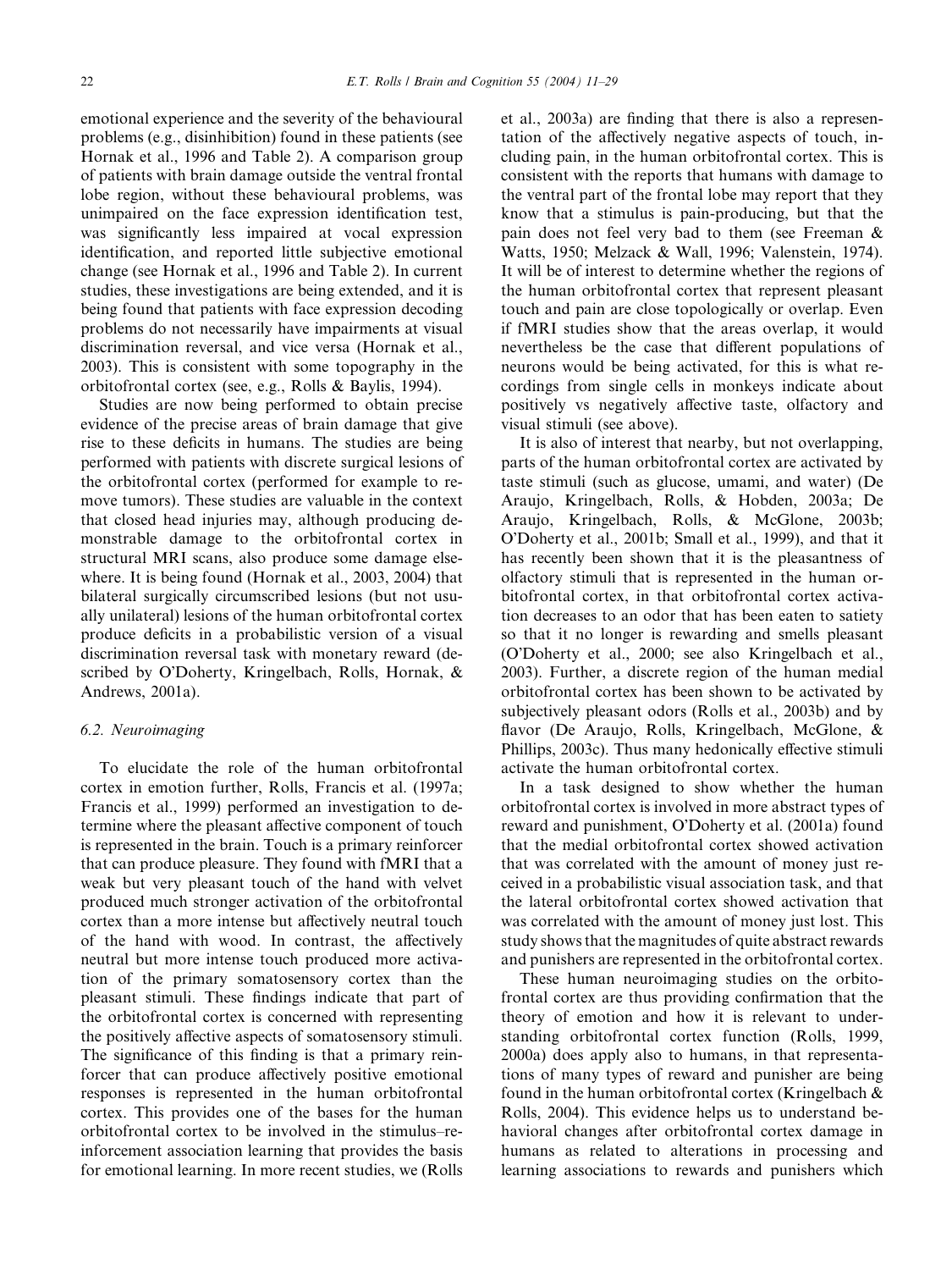are normally important in emotional and social behavior. The aim here is to understand the functions of the human orbitofrontal cortex in terms of the operations it performs, and with the help of the precise neurophysiological evidence available from studies in non-human primates.

## 7. Neuronal network computations in the prefrontal cortex

#### 7.1. Stimulus–reinforcement association and reversal

This reversal learning that occurs in the orbitofrontal cortex could be implemented by Hebbian modification of synapses conveying visual input onto taste-responsive neurons, implementing a pattern association network (Rolls, 1999, 2000f; Rolls & Treves, 1998; Rolls & Deco, 2002). Long-term potentiation would strengthen synapses from active conditional stimulus neurons onto neurons responding to a primary reinforcer such as a sweet taste, and homosynaptic long-term depression would weaken synapses from the same active visual inputs if the neuron was not responding because an aversive primary reinforcer (e.g., a taste of saline) was being presented (see Fig. 4). As noted above, the conditional reward neurons in the orbitofrontal cortex convey information about the current reinforcement status of particular stimuli, and may reflect the fact that not every neuron which learns associations to primary reinforcers (such as taste) can sample the complete space of all possible conditioned (e.g., visual or olfactory) stimuli when acting as a pattern associator. Nevertheless

such neurons can convey very useful information, for they indicate when one of the stimuli to which they are capable of responding (given their inputs) is currently associated with reward (Thorpe et al., 1983). Similar neurons are present for punishing primary reinforcers, such as the aversive taste of salt. It has recently been proposed that the very rapid, one-trial, reversal that is a property of visual orbitofrontal cortex neurons, may require a short term memory attractor network to retain the current rule (e.g., stimulus A is currently rewarded), and that a small degree of synaptic adaptation in this rule network would provide for the alternative rule state to emerge after the attractor is quenched by a non-reward signal (Deco & Rolls, 2004).

The error-detection neurons that respond during frustrative non-reward may be triggered by a mismatch between what was expected when the visual stimulus was shown, and the primary reinforcer that was obtained, both of which are represented in the primate orbitofrontal cortex (Thorpe et al., 1983).

The dopamine projections to the prefrontal cortex and other areas are not likely to convey information about reward to the prefrontal cortex, which instead is likely to be decoded by the neurons in the orbitofrontal cortex that represent primary reinforcers, and the orbitofrontal cortex neurons that learn associations of other stimuli to the primary reinforcers. Although it has been suggested that the firing of dopamine neurons may reflect the earliest signal in a task that indicates reward and could be use as an error signal during learning (see Schultz et al., 2000), there is evidence that instead dopamine release is more closely related to whether active initiation of behaviour is required, whether this is to



Fig. 4. A pattern association network that could underlie the learning and reversal of stimulus–reinforcement association learning in the orbitofrontal cortex (see text) (after Rolls, 1999).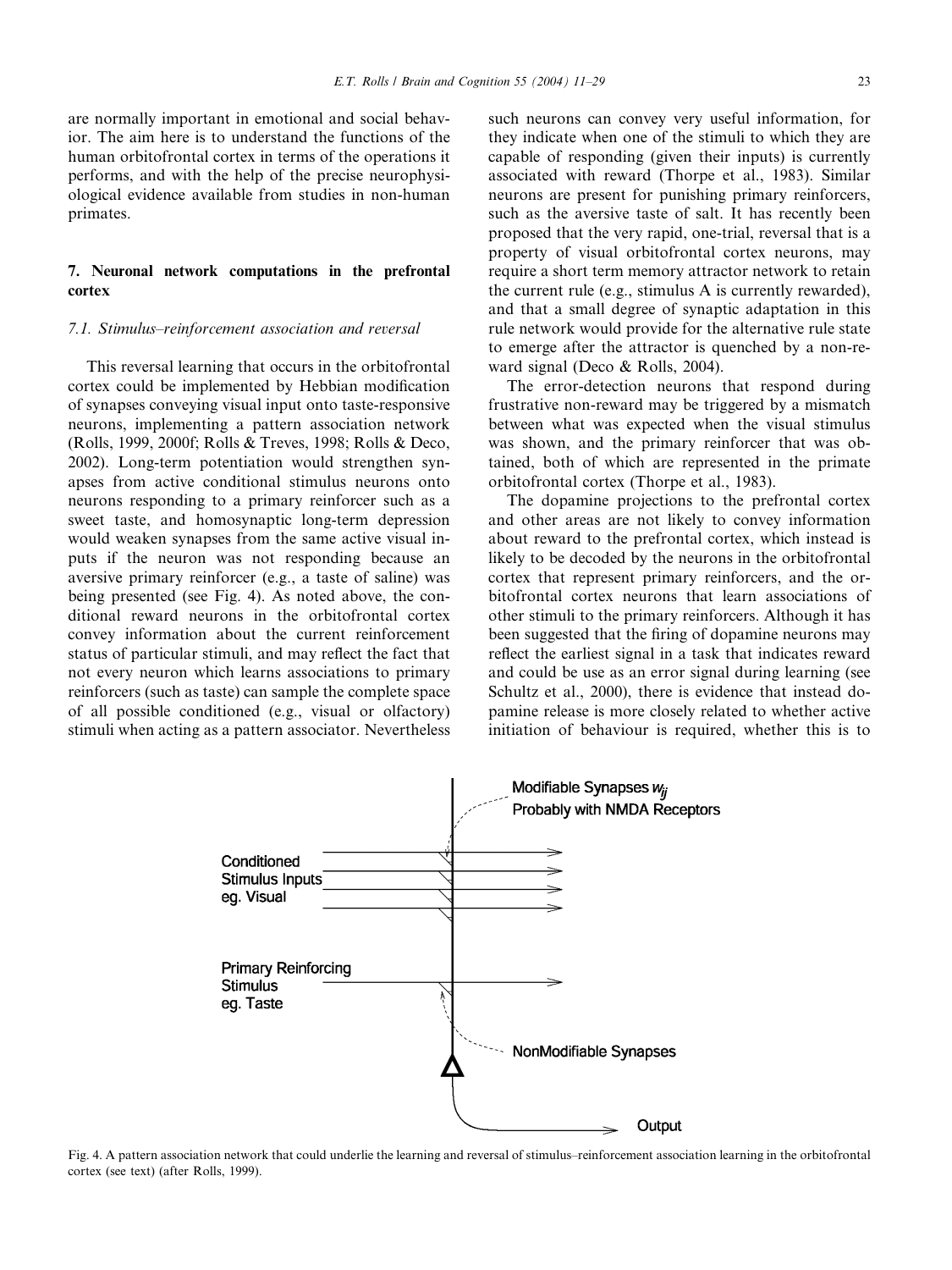obtain rewards or escape from or avoid punishers (see Rolls, 1999, 2000a).

## 7.2. Prefrontal cortex neuronal networks for working memory

In a sense, the orbitofrontal cortex by its rapid stimulus–reinforcer association learning remembers the recent reward association of stimuli, and implements this by synaptic plasticity, so that no ongoing neuronal firing is needed to implement stimulus–reinforcer association memory. In contrast, the inferior convexity prefrontal cortex, and the dorsolateral prefrontal cortex, implement a short-term memory for stimuli that is maintained by the active continuing firing of neurons. I now consider how this latter form of memory appears to be implemented in the prefrontal cortex.

A common way that the brain uses to implement a short-term memory is to maintain the firing of neurons during a short memory period after the end of a stimulus (see Rolls, 2000d; Rolls & Treves, 1998). In the inferior temporal cortex this firing may be maintained for a few hundred milliseconds even when the monkey is not performing a memory task (Rolls & Tovee, 1994; Rolls et al., 1994; Rolls, Tovee, & Panzeri, 1999b; cf. Desimone, 1996). In more ventral temporal cortical areas such as the entorhinal cortex the firing may be maintained for longer periods in delayed match to sample tasks (Suzuki, Miller, & Desimone, 1997), and in the prefrontal cortex for even tens of seconds (see Fuster, 1997). In the dorsolateral and inferior convexity prefrontal cortex the firing of the neurons may be related to the memory of spatial responses or objects (Goldman-Rakic, 1996, Wilson et al., 1993) or both (Rao et al., 1997), and in the principal sulcus/frontal eye field/arcuate sulcus region to the memory of places for eye movements (Funahashi, Bruce, & Goldman-Rakic, 1989). The firing may be maintained by the operation of associatively modified recurrent collateral connections between nearby pyramidal cells producing attractor states in autoassociative networks (Amit, 1995; Rolls & Treves, 1998). For the short-term memory to be maintained during periods in which new stimuli are to be perceived, there must be separate networks for the perceptual and short-term memory functions, and indeed two coupled networks, one in the inferior temporal visual cortex for perceptual functions, and another in the prefrontal cortex for maintaining the short-term memory during intervening stimuli, provides a precise model of the interaction of perceptual and short-term memory systems (Renart, Parga, & Rolls, 2000; Rolls & Deco, 2002). In particular, it is shown how a prefrontal cortex attractor (autoassociation) network could be triggered by a sample visual stimulus represented in the inferior temporal visual cortex in a delayed match to sample task, and could keep this attractor active during a memory interval in which intervening stimuli are shown. Then when the sample stimulus reappears in the task as a match stimulus, the inferior temporal cortex module showed a large response to the match stimulus, because it is activated both by the incoming match stimulus, and by the consistent backprojected memory of the sample stimulus still being represented in the prefrontal cortex memory module (see Fig. 5).

This computational model makes it clear that in order for ongoing perception to occur unhindered implemented by posterior cortex (parietal and temporal lobe) networks, there must be a separate set of modules that is capable of maintaining a representation over intervening stimuli (Rolls & Deco, 2002). This approach emphasizes that in order to provide a good brain lesion test of prefrontal cortex short-term memory functions, the task



Fig. 5. A short-term memory autoassociation network in the prefrontal cortex could hold active a working memory representation by maintaining its firing in an attractor state. The prefrontal module would be loaded with the to-be-remembered stimulus by the posterior module (in the temporal or parietal cortex) in which the incoming stimuli are represented. Backprojections from the prefrontal short-term memory module to the posterior module would enable the working memory to be unloaded, to for example influence on-going perception (see text) (after Rolls & Deco, 2002).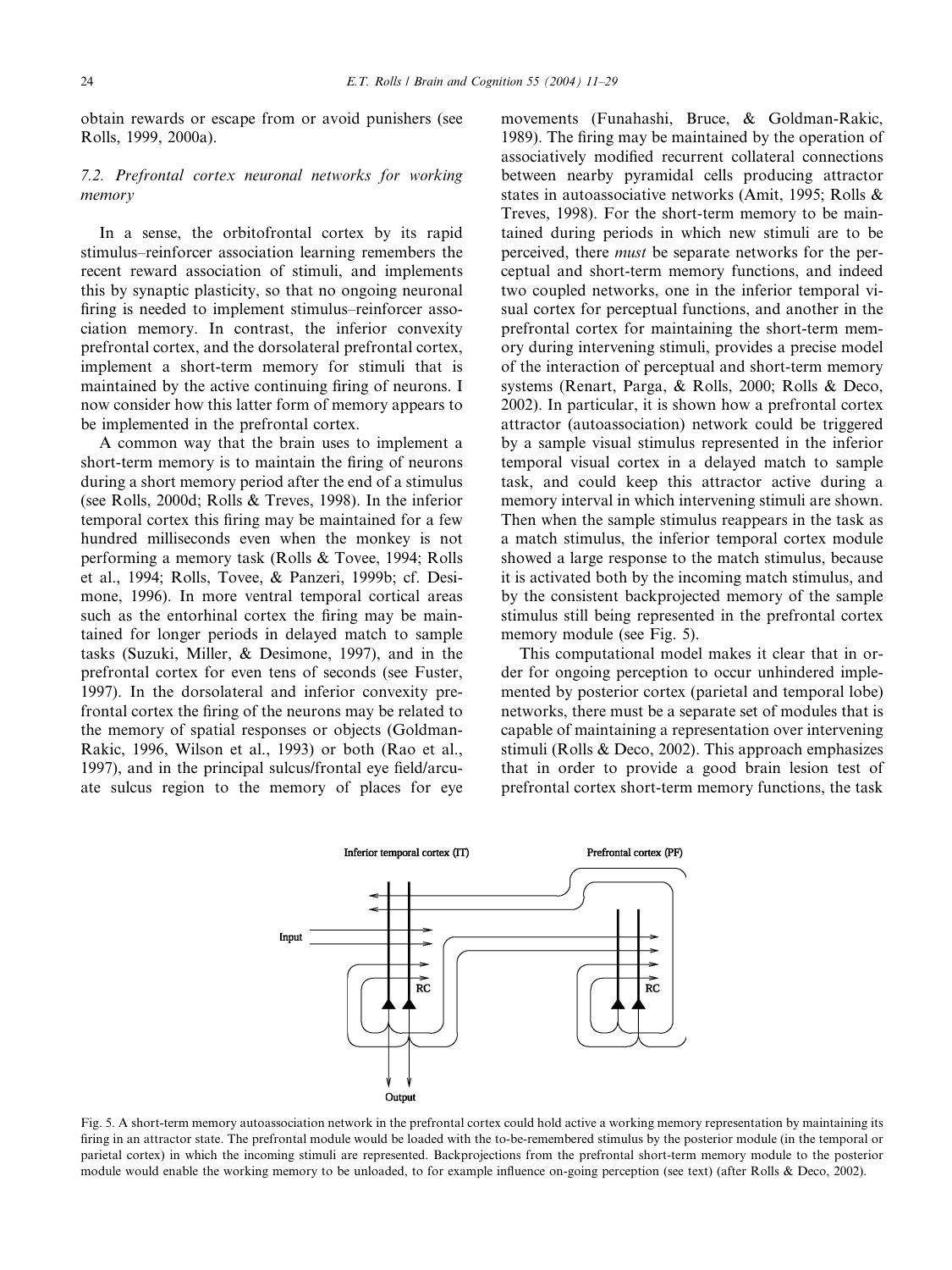set should require a short-term memory for stimuli over an interval in which other stimuli are being processed, because otherwise the posterior cortex perceptual modules could implement the short-term memory function by their own recurrent collateral connections. This approach also emphasizes that there are many at least partially independent modules for short-term memory functions in the prefrontal cortex (e.g., several modules for delayed saccades in the frontal eye fields; one or more for delayed spatial (body) responses in the dorsolateral prefrontal cortex; one or more for remembering visual stimuli in the more ventral prefrontal cortex; and at least one in the left prefrontal cortex used for remembering the words produced in a verbal fluency task—see Rolls & Treves, 1998, Chap. 10). This computational approach thus provides a clear understanding for why a separate (prefrontal) mechanism is needed for working memory functions (Rolls & Deco, 2002). It may also be commented that if a prefrontal cortex module is to control behaviour in a working memory task, then it must be capable of assuming some type of executive control. There may be no need to have a single central executive additional to the control that must be capable of being exerted by every short-term memory module (see Deco & Rolls, 2003).

To set up a new short-term memory attractor, synaptic modification is needed to form the new stable attractor. Once the attractor is set up, it may be used repeatedly when triggered by an appropriate cue to hold the short-term memory state active by continued neuronal firing even without any further synaptic modification (see Kesner & Rolls, 2001). Thus agents that impair the long-term potentiation of synapses (LTP) may impair the formation of new short-term memory states, but not the use of previously learned short-term memory states (see Kesner & Rolls, 2001).

#### 8. Conclusions and summary

The orbitofrontal cortex contains the secondary taste cortex, in which the reward value of taste is represented. It also contains the secondary and tertiary olfactory cortical areas, in which information about the identity and also about the reward value of odours is represented. The orbitofrontal cortex also receives information about the sight of objects from the temporal lobe cortical visual areas, and neurons in it learn and reverse the visual stimulus to which they respond when the association of the visual stimulus with a primary reinforcing stimulus (such as taste) is reversed. This is an example of stimulus–reinforcement association learning, and is a type of stimulus–stimulus association learning. More generally, the stimulus might be a visual or olfactory stimulus, and the primary (unlearned) positive or negative reinforcer a taste or touch. A somatosensory input is revealed by neurons that respond to the texture of food in the mouth, including a population that responds to the mouth feel of fat. In complementary neuroimaging studies in humans, it is being found that areas of the orbitofrontal cortex are activated by pleasant touch, by painful touch, by taste, by smell, and by more abstract reinforcers such as winning or losing money. Damage to the orbitofrontal cortex can impair the learning and reversal of stimulus–reinforcement associations, and thus the correction of behavioural responses when these are no longer appropriate because previous reinforcement contingencies change. The information which reaches the orbitofrontal cortex for these functions includes information about faces, and damage to the orbitofrontal cortex can impair face (and voice) expression identification. This evidence thus shows that the orbitofrontal cortex is involved in decoding and representing some primary reinforcers such as taste and touch; in learning and reversing associations of visual and other stimuli to these primary reinforcers; and in controlling and correcting reward-related and punishment-related behaviour, and thus in emotion. The approach described here is aimed at providing a fundamental understanding of how the orbitofrontal cortex actually functions, and thus in how it is involved in motivational behavior such as feeding and drinking, in emotional behavior, and in social behavior.

A special role of the orbitofrontal cortex in behavior may arise from the fact that it receives outputs from the ends of a number of sensory systems that define ''what'' stimuli are being presented (as contrasted for example with ''where'' stimuli are in space). The inputs it receives include taste and somatosensory stimuli, which are prototypical primary reinforcers. This helps to give the orbitofrontal cortex a special role in behaviors produced by rewards and punishers, which happen to encompass in particular emotional and motivational behavior. The particular role that the orbitofrontal cortex implements for these functions is that it decodes the reward (and punishment) value of these primary reinforcers, and also implements a learning mechanism to enable sensory representations of objects (in, e.g., the visual and olfactory sensory modalities) to be associated with these primary reinforcers. Indeed, the orbitofrontal cortex appears to play a special role in such learning, because it can rapidly reverse such stimulus–reinforcement associations. It may be able to perform this reversal more efficiently and rapidly than the amygdala because, as a neocortical structure, its learning mechanisms include rapid and powerful long-term associative synaptic depression (LTD), occurring for example if a visual stimulus represented presynaptically is no longer associated with firing of a post-synaptic neuron responsive to a reward such as sweet taste (see Rolls & Deco, 2002).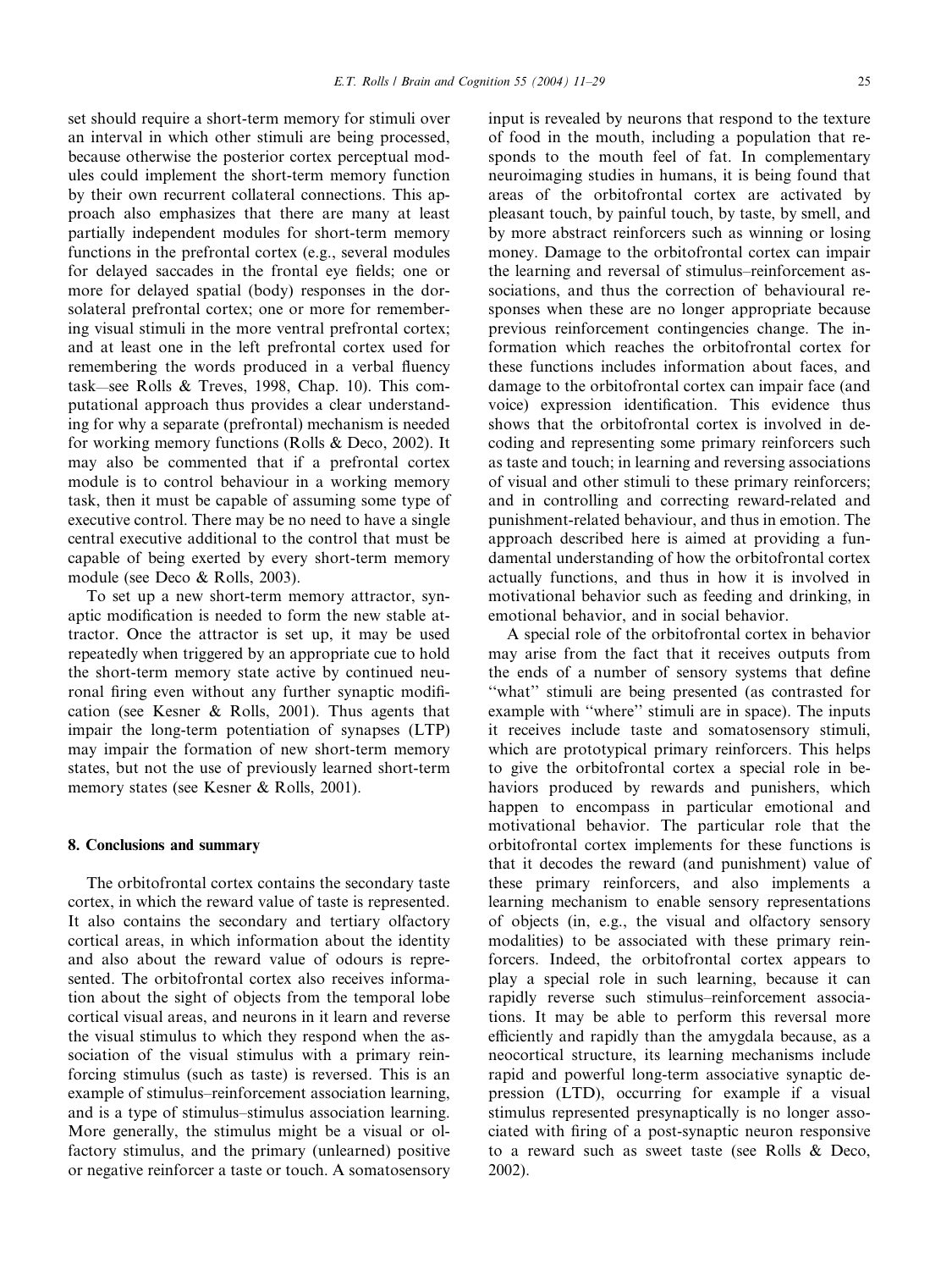## Acknowledgments

The author have worked on some of the experiments described here with I. Araujo, L.L. Baylis, G.C. Baylis, R. Bowtell, A.D. Browning, H.D. Critchley, S. Francis, M.E. Hasselmo, J. Hornak, M. Kadohisa, M. Kringelbach, C.M. Leonard, F. McGlone, F. Mora, J. O'Doherty, D.I. Perrett, T.R. Scott, S.J. Thorpe, J. Verhagen, E.A. Wakeman, and F.A.W. Wilson, and their collaboration is sincerely acknowledged. Some of the research described was supported by the Medical Research Council, PG8513790 and PG9826105.

#### References

- Amit, D. J. (1995). The Hebbian paradigm reintegrated: Local reverberations as internal representations. Behavioural and Brain Sciences, 18, 617–657.
- Barbas, H. (1988). Anatomic organization of basoventral and mediodorsal visual recipient prefrontal regions in the rhesus monkey. Journal of Comparative Neurology, 276, 313–342.
- Barbas, H. (1993). Organization of cortical afferent input to the orbitofrontal area in the rhesus monkey. Neuroscience, 56, 841– 864.
- Barbas, H. (1995). Anatomic basis of cognitive–emotional interactions in the primate prefrontal cortex. Neuroscience and Biobehavioural Reviews, 19, 499–510.
- Barbas, H., & Pandya, D. N. (1989). Architecture and intrinsic connections of the prefrontal cortex in the rhesus monkey. Journal of Computational Neurology, 286, 353–375.
- Baylis, L. L., & Gaffan, D. (1991). Amygdalectomy and ventromedial prefrontal ablation produce similar deficits in food choice and in simple object discrimination learning for an unseen reward. Experimental Brain Research, 86, 617–622.
- Baylis, L. L., & Rolls, E. T. (1991). Responses of neurons in the primate taste cortex to glutamate. Physiology and Behavior, 49, 973–979.
- Baylis, L. L., Rolls, E. T., & Baylis, G. C. (1994). Afferent connections of the orbitofrontal cortex taste area of the primate. Neuroscience, 64, 801–812.
- Bechara, A., Damasio, A. R., Damasio, H., & Anderson, S. W. (1994). Insensitivity to future consequences following damage to human prefrontal cortex. Cognition, 50, 7–15.
- Bechara, A., Damasio, H., Tranel, D., & Damasio, A. R. (1997). Deciding advantageously before knowing the advantageous strategy. Science, 275, 1293–1295.
- Bechara, A., Tranel, D., Damasio, H., & Damasio, A. R. (1996). Failure to respond autonomically to anticipated future outcomes following damage to prefrontal cortex. Cerebral Cortex, 6, 215– 225.
- Berlin, H. A., Rolls, E. T., & Kischka, U. (2004a). Impulsivity, time perception, emotion, and reinforcement sensitivity in patients with orbitofrontal cortex lesions. Brain, in press.
- Berlin, H. A., Rolls, E. T., & Iversen, S. D. (2004b). Borderline personality disorder, impulsivity and the orbitofrontal cortex. Biological Psychiatry.
- Berlin, H. A., & Rolls, E. T. (2004). Time perception, impulsivity, emotionality and personality in self harming borderline personality disorder patients. Journal of Personality Disorders, in press.
- Booth, M. C. A., & Rolls, E. T. (1998). View-invariant representations of familiar objects by neurons in the inferior temporal visual cortex. Cerebral Cortex, 8, 510–523.
- Booth, M. C. A., Rolls, E. T., Critchley, H. D., Browning, A. S., & Hernadi, I. (1998). Face-selective neurons in the primate orbitofrontal cortex. Society for Neuroscience Abstracts, 24, 898.
- Butter, C. M. (1969). Perseveration in extinction and in discrimination reversal tasks following selective prefrontal ablations in Macaca mulatta. Physiology and Behavior, 4, 163–171.
- Butter, C. M., McDonald, J. A., & Snyder, D. R. (1969). Orality, preference behavior, and reinforcement value of non-food objects in monkeys with orbital frontal lesions. Science, 164, 1306–1307.
- Butter, C. M., & Snyder, D. R. (1972). Alterations in aversive and aggressive behaviors following orbitofrontal lesions in rhesus monkeys. Acta Neurobiologiae Experimentalis, 32, 525–565.
- Butter, C. M., Snyder, D. R., & McDonald, J. A. (1970). Effects of orbitofrontal lesions on aversive and aggressive behaviors in rhesus monkeys. Journal of Comparative and Physiological Psychology, 72, 132–144.
- Carmichael, S. T., Clugnet, M.-C., & Price, J. L. (1994). Central olfactory connections in the macaque monkey. Journal of Comparative Neurology, 346, 403–434.
- Carmichael, S. T., & Price, J. L. (1994). Architectonic subdivision of the orbital and medial prefrontal cortex in the macaque monkey. Journal of Comparative Neurology, 346, 366–402.
- Carmichael, S. T., & Price, J. L. (1995). Sensory and premotor connections of the orbital and medial prefrontal cortex of macaque monkeys. Journal of Comparative Neurology, 363, 642–664.
- Critchley, H. D., & Rolls, E. T. (1996a). Olfactory neuronal responses in the primate orbitofrontal cortex: Analysis in an olfactory discrimination task. Journal of Neurophysiology, 75, 1659–1672.
- Critchley, H. D., & Rolls, E. T. (1996b). Hunger and satiety modify the responses of olfactory and visual neurons in the primate orbitofrontal cortex. Journal of Neurophysiology, 75, 1673–1686.
- Critchley, H. D., & Rolls, E. T. (1996c). Responses of primate taste cortex neurons to the astringent tastant tannic acid. Chemical Senses, 21, 135–145.
- Critchley, H. D., Rolls, E. T., & Wakeman, E. A. (1993). Orbitofrontal cortex responses to the texture, taste, smell and sight of food. Appetite, 21, 170.
- Damasio, A. R. (1994). *Descartes' error*. New York: Putnam.
- De Araujo, I. E. T., Kringelbach, M. L., Rolls, E. T., & Hobden, P. (2003a). Representation of umami taste in the human brain. Journal of Neurophysiology, 90, 313–319.
- De Araujo, I. E. T., Kringelbach, M. L., Rolls, E. T., & McGlone, F. (2003b). Human cortical responses to water in the mouth, and the effects of thirst. Journal of Neurophysiology, 90, 1865–1876.
- De Araujo, I. E. T., Rolls, E. T., Kringelbach, M. L., McGlone, F., & Phillips, N. (2003c). Taste-olfactory convergence, and the representation of the pleasantness of flavour, in the human brain. European Journal of Neuroscience, 18, 2059–2068.
- Deco, G., & Rolls, E. T. (2003). Attention and working memory: a dynamical model of neuronal activity in the prefrontal cortex. European Journal of Neuroscience, 18, 2374–2390.
- Deco, G., & Rolls, E. T. (2004). Synaptic and spiking dynamics underlying reward reversal in orbitofrontal cortex. Cerebral Cortex, in press.
- Desimone, R. (1996). Neural mechanisms for visual memory and their role in attention. Proceedings of the National Academy of Sciences USA, 93, 13494–13499.
- Divac, I., Rosvold, H. E., & Szwarcbart, M. K. (1967). Behavioral effects of selective ablation of the caudate nucleus. Journal of Comparative Physiological Psychology, 63, 184–190.
- Francis, S., Rolls, E. T., Bowtell, R., McGlone, F., ODoherty, J., Browning, A., Clare, S., & Smith, E. (1999). The representation of pleasant touch in the brain and its relationship with taste and olfactory areas. NeuroReport, 10, 453–459.
- Freeman, W. J., & Watts, J. W. (1950). Psychosurgery in the treatment of mental disorders and intractable pain (2nd ed.). Illinois: Thomas Springfield.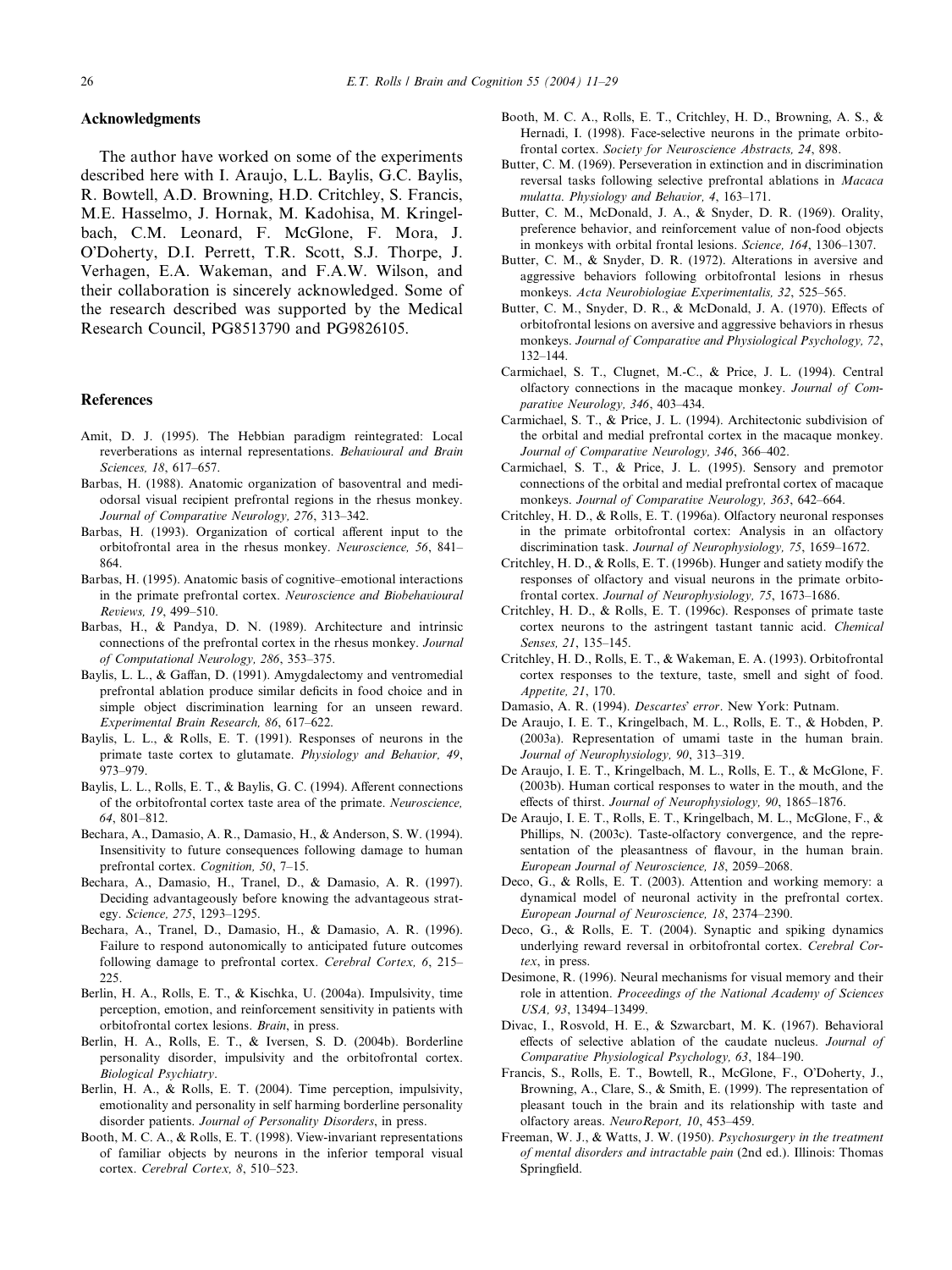- Funahashi, S., Bruce, C. J., & Goldman-Rakic, P. S. (1989). Mnemonic coding of visual space in monkey dorsolateral prefrontal cortex. Journal of Neurophysiology, 61, 331–349.
- Fuster, J. M. (1997). The prefrontal cortex (3rd ed.). New York: Raven Press.
- Goldman-Rakic, P. S. (1996). The prefrontal landscape: Implications of functional architecture for understanding human mentation and the central executive. Philosophical Transactions of the Royal Society London B, 351, 1445–1453.
- Goodglass, H., & Kaplan, E. (1979). Assessment of cognitive deficit in brain-injured patient. In M. S. Gazzaniga (Ed.), Neuropsychology: Vol. 2. Handbook of behavioral neurobiology (pp. 3–22). New York: Plenum.
- Hasselmo, M. E., Rolls, E. T., & Baylis, G. C. (1989). The role of expression and identity in the face-selective responses of neurons in the temporal visual cortex of the monkey. Behavioural Brain Research, 32, 203–218.
- Hecaen, H., & Albert, M. L. (1978). Human neuropsychology. New York: Wiley.
- Hornak, J., Bramham, J., Rolls, E. T., Morris, R. G., O'Doherty, J., Bullock, P. R., & Polkey, C. E. (2003). Changes in emotion after circumscribed surgical lesions of the orbitofrontal and cingulate cortices. Brain, 126, 1691–1712.
- Hornak, J., O'Doherty, J., Bramham, J., Rolls, E. T., Morris, R. G., Bullock, P. R., & Polkey, C. E. (2004). Reward-related reversal learning after surgical excisions in orbitofrontal and dorsolateral prefrontal cortex in humans. Journal of Cognitive Neuroscience 16, in press.
- Hornak, J., Rolls, E. T., & Wade, D. (1996). Face and voice expression identification in patients with emotional and behavioural changes following ventral frontal lobe damage. Neuropsychologia, 34, 247– 261.
- Insausti, R., Amaral, D. G., & Cowan, W. M. (1987). The entorhinal cortex of the monkey. II. Cortical afferents. Journal of Comparative Neurology, 264, 356–395.
- Iversen, S. D., & Mishkin, M. (1970). Perseverative interference in monkey following selective lesions of the inferior prefrontal convexity. Experimental Brain Research, 11, 376–386.
- Johnson, T. N., Rosvold, H. E., & Mishkin, M. (1968). Projections from behaviorally defined sectors of the prefrontal cortex to the basal ganglia, septum and diencephalon of the monkey. Experimental Neurology, 21, 20–34.
- Jones, B., & Mishkin, M. (1972). Limbic lesions and the problem of stimulus–reinforcement associations. Experimental Neurology, 36, 362–377.
- Jones-Gotman, M., & Zatorre, R. J. (1988). Olfactory identification in patients with focal cerebral excision. Neuropsychologia, 26, 387–400.
- Jouandet, M., & Gazzaniga, M. S. (1979). The frontal lobes. In M. S. Gazzaniga (Ed.), Neuropsychology: Vol. 2. Handbook of behavioral neurobiology (pp. 25–59). New York: Plenum.
- Kemp, J. M., & Powell, T. P. S. (1970). The cortico-striate projections in the monkey. Brain, 93, 525–546.
- Kesner, R. P., & Rolls, E. T. (2001). Role of long term synaptic modification in short term memory. Hippocampus, 11, 240–250.
- Kolb, B., & Whishaw, I. Q. (1996). Fundamentals of human neuropsychology (4th ed.). New York: Freeman.
- Kowalska, D.-M., Bachevalier, J., & Mishkin, M. (1991). The role of the inferior prefrontal convexity in performance of delayed nonmatching-to-sample. Neuropsychologia, 29, 583–600.
- Kringelbach, M. L., & Rolls, E. T. (2003). Neural correlates of rapid reversal learning in a simple model of human social interaction. Neuroimage, 20, 1371–1383.
- Kringelbach, M. L. & Rolls, E. T. (2004) The functional neuroanatomy of the human orbitofrontal cortex: evidence from neuroimaging and neuropsychology. Progress in Neurobiology, in press.
- Kringelbach, M. L., O'Doherty, J., Rolls, E. T., & Andrews, C. (2003). Activation of the human orbitofrontal cortex to a food stimulus is

correlated with its subjective pleasantness. Cerebral Cortex, 13, 1064–1071.

- Melzack, R., & Wall, P. D. (1996). The challenge of pain. Harmondsworth, UK: Penguin.
- Milner, B. (1963). Effects of different brain lesions on card sorting. Archives of Neurology, 9, 90–100.
- Milner, B. (1982). Some cognitive effects of frontal-lobe lesions in man. Philosophical Transactions of the Royal Society of London, Series B, 298, 211–226.
- Mishkin, M., & Manning, F. J. (1978). Non-spatial memory after selective prefrontal lesions in monkeys. Brain Research, 143, 313– 324.
- Mora, F., Avrith, D. B., Phillips, A. G., & Rolls, E. T. (1979). Effects of satiety on self-stimulation of the orbitofrontal cortex in the monkey. Neuroscience Letters, 13, 141–145.
- Mora, F., Avrith, D. B., & Rolls, E. T. (1980). An electrophysiological and behavioural study of self-stimulation in the orbitofrontal cortex of the rhesus monkey. Brain Research Bulletin, 5, 111–115.
- Morecraft, R. J., Geula, C., & Mesulam, M.-M. (1992). Cytoarchitecture and neural afferents of orbitofrontal cortex in the brain of the monkey. Journal of Comparative Neurology, 323, 341-358.
- Morris, J. S., & Dolan, R. J. (2001). Involvement of human amygdala and orbitofrontal cortex in hunger-enhanced memory for food stimuli. Journal of Neuroscience, 21, 5304–5310.
- Nauta, W. J. H. (1964). Some efferent connections of the prefrontal cortex in the monkey. In J. M. Warren & K. Akert (Eds.), The frontal granular cortex and behavior (pp. 397–407). New York: McGraw Hill.
- ODoherty, J., Kringelbach, M. L., Rolls, E. T., Hornak, J., & Andrews, C. (2001a). Abstract reward and punishment representations in the human orbitofrontal cortex. Nature Neuroscience, 4, 95–102.
- ODoherty, J., Rolls, E. T., Francis, S., McGlone, F., & Bowtell, R. (2001b). The representation of pleasant and aversive taste in the human brain. Journal of Neurophysiology, 85, 1315–1321.
- ODoherty, J., Rolls, E. T., Francis, S., Bowtell, R., McGlone, F., Kobal, G., Renner, B., & Ahne, G. (2000). Sensory-specific satiety related olfactory activation of the human orbitofrontal cortex. NeuroReport, 11, 893–897.
- Ongür, D., & Price, J. L. (2000). The organization of networks within the orbital and medial prefrontal cortex of rats, monkeys and humans. Cerebral Cortex, 10, 206–219.
- Pandya, D. N., & Yeterian, E. H. (1996). Comparison of prefrontal architecture and connections. Philosophical Transactions of the Royal Society of London, Series B, 351, 1423–1431.
- Passingham, R. (1975). Delayed matching after selective prefrontal lesions in monkeys (Macaca mulatta). Brain Research, 92, 89–102.
- Petrides, M., & Pandya, D. N. (1994). Comparative architectonic analysis of the human and macaque frontal cortex. In F. Boller & J. Grafman (Eds.), Handbook of neuropsychology (Vol. 9, pp. 17–58). Amsterdam: Elsevier Science.
- Price, J. L., Carmichael, S. T., Carnes, K. M., Clugnet, M.-C., Kuroda, M., & Ray, J. P. (1991). Olfactory input to the prefrontal cortex. In J. L. Davis & H. Eichenbaum (Eds.), Olfaction: A model system for computational neuroscience (pp. 101–120). Cambridge, Mass: MIT Press.
- Rao, S. C., Rainer, G., & Miller, E. K. (1997). Integration of what and where in the primate prefrontal cortex. Science, 276, 821-824.
- Renart, A., Parga, N., & Rolls, E.T. (2000). A recurrent model of the interaction between the prefrontal cortex and inferior temporal cortex in delay memory tasks. In S. A. Solla, T. K. Leen, & K. -R. Mueller (Eds.), Advances in Neural Information Processing Systems (Vol. 12). Cambridge, MA: MIT Press, in press.
- Rolls, E. T. (1984a). Neurons in the cortex of the temporal lobe and in the amygdala of the monkey with responses selective for faces. Human Neurobiology, 3, 209–222.
- Rolls, E. T. (1986a). A theory of emotion, and its application to understanding the neural basis of emotion. In Y. Oomura (Ed.),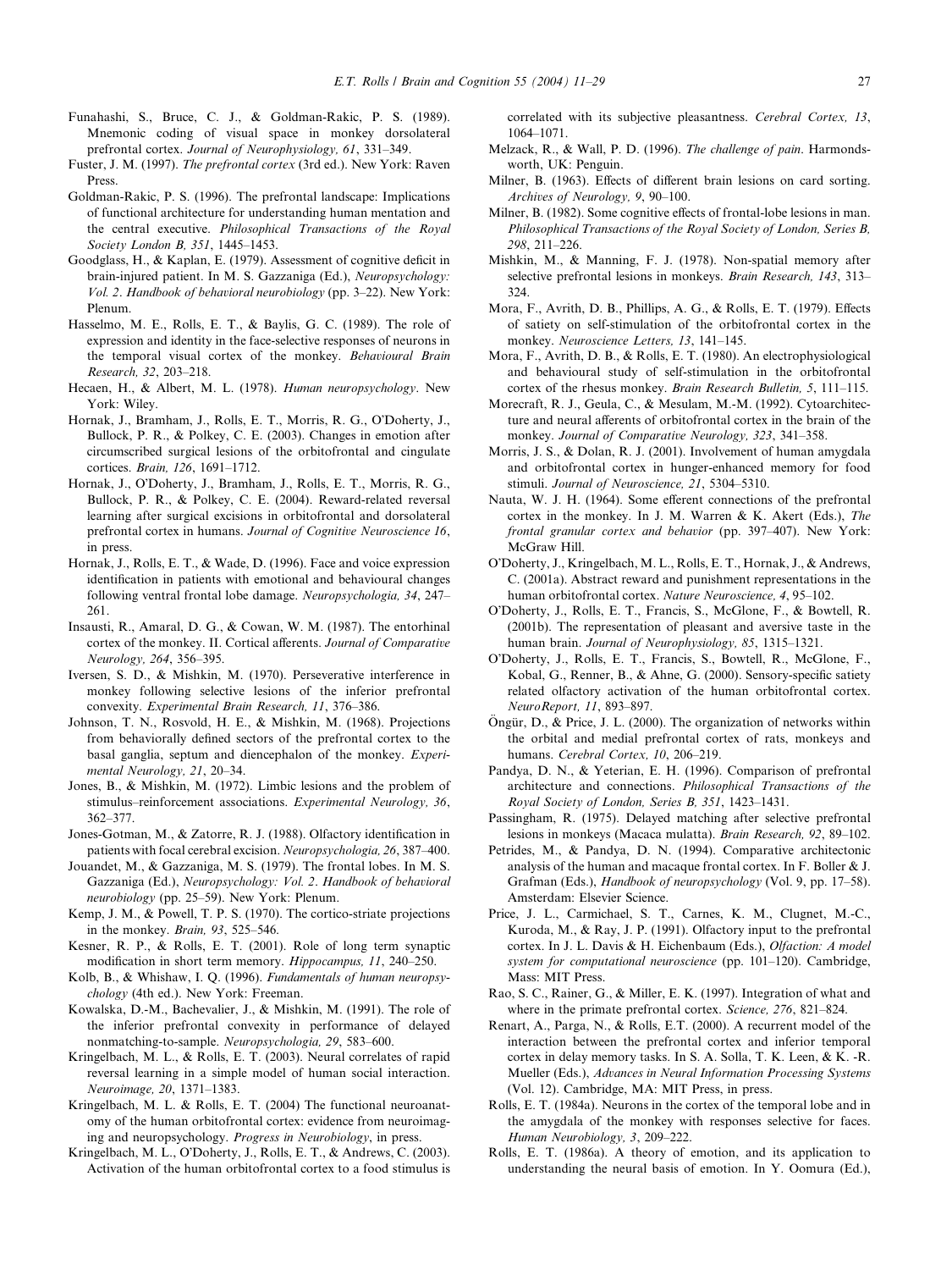Emotions neural and chemical control (pp. 325–344). Karger, Tokyo and Basel: Japan Scientific Societies Press.

- Rolls, E. T. (1986b). Neural systems involved in emotion in primates. In R. Plutchik & H. Kellerman (Eds.), *Biological foundations of* emotion: Vol. 3. Emotion: Theory, research, and experience (pp. 124–125). New York: Academic Press.
- Rolls, E. T. (1989). Information processing in the taste system of primates. Journal of Experimental Biology, 146, 141–164.
- Rolls, E. T. (1990). A theory of emotion, and its application to understanding the neural basis of emotion. Cognition and Emotion, 4, 161–190.
- Rolls, E. T. (1992a). Neurophysiological mechanisms underlying face processing within and beyond the temporal cortical visual areas. Philosophical Transactions of the Royal Society of London, Series B, 335, 11–21.
- Rolls, E. T. (1992b). Neurophysiology and functions of the primate amygdala. In J. P. Aggleton (Ed.), The amygdala (pp. 143–165). New York: Wiley-Liss.
- Rolls, E. T. (1994a). Brain mechanisms for invariant visual recognition and learning. Behavioural Processes, 33, 113–138.
- Rolls, E. T. (1994b). Neurophysiology and cognitive functions of the striatum. Revue Neurologique (Paris), 150, 648–660.
- Rolls, E. T. (1994c). Neural processing related to feeding in primates. In C. R. Legg & D. A. Booth (Eds.), Appetite: Neural and behavioural bases (pp. 11–53). Oxford: Oxford University Press.
- Rolls, E. T. (1995a). Central taste anatomy and neurophysiology. In R. L. Doty (Ed.), Handbook of olfaction and gustation (pp. 549– 573). New York: Dekker.
- Rolls, E. T. (1995b). A theory of emotion and consciousness, and its application to understanding the neural basis of emotion. In M. S. Gazzaniga (Ed.), The cognitive neurosciences (pp. 1091–1206). Cambridge, Mass: MIT Press.
- Rolls, E. T. (1996). The orbitofrontal cortex. Philosophical Transactions of the Royal Society of London, Series B, 351, 1433–1444.
- Rolls, E. T. (1997a). Taste and olfactory processing in the brain and its relation to the control of eating. Critical Reviews in Neurobiology, 11, 263–287.
- Rolls, E. T. (1997b). A neurophysiological and computational approach to the functions of the temporal lobe cortical visual areas in invariant object recognition. In M. Jenkin & L. Harris (Eds.), Computational and psychophysical mechanisms of visual coding (pp. 184–220). Cambridge: Cambridge University Press.
- Rolls, E. T. (1999). The brain and emotion. Oxford: Oxford University Press.
- Rolls, E. T. (2000a). Précis of The Brain and Emotion. Behavioral and Brain Sciences, 23, 177–233.
- Rolls, E. T. (2000b). Taste, olfactory, visual and somatosensory representations of the sensory properties of foods in the brain, and their relation to the control of food intake. In H.-R. Berthoud & R. J. Seeley (Eds.), Neural and metabolic control of macronutrient intake (pp. 247–262). Boca-Raton, Florida: CRC Press.
- Rolls, E. T. (2000c). The representation of umami taste in the taste cortex. Journal of Nutrition, 130, S960–S965.
- Rolls, E. T. (2000d). Functions of the primate temporal lobe cortical visual areas in invariant visual object and face recognition. Neuron, 27, 205–218.
- Rolls, E. T. (2000e). Neurophysiology and functions of the primate amygdala, and the neural basis of emotion. In J. P. Aggleton (Ed.), The amygdala: A functional analysis (pp. 447–478). Oxford: Oxford University Press.
- Rolls, E. T. (2000f). Memory systems in the brain. Annual Review of Psychology, 51, 599–630.
- Rolls, E. T., & Baylis, G. C. (1986). Size and contrast have only small effects on the responses to faces of neurons in the cortex of the superior temporal sulcus of the monkey. Experimental Brain Research, 65, 38–48.
- Rolls, E. T., & Baylis, L. L. (1994). Gustatory, olfactory and visual convergence within the primate orbitofrontal cortex. Journal of Neuroscience, 14, 5437–5452.
- Rolls, E. T., Burton, M. J., & Mora, F. (1980). Neurophysiological analysis of brain-stimulation reward in the monkey. Brain Research, 194, 339–357.
- Rolls, E. T., Critchley, H. D., Browning, A., & Hernadi, I. (1998). The neurophysiology of taste and olfaction in primates, and umami flavor. Annals of the New York Academy of Sciences, 855, 426-437.
- Rolls, E. T., Critchley, H. D., Browning, A. S., Hernadi, I., & Lenard, L. (1999a). Responses to the sensory properties of fat of neurons in the primate orbitofrontal cortex. Journal of Neuroscience, 19, 1532– 1540.
- Rolls, E. T., Critchley, H., Wakeman, E. A., & Mason, R. (1996b). Responses of neurons in the primate taste cortex to the glutamate ion and to inosine 5-monophosphate. Physiology and Behavior, 59, 991–1000.
- Rolls, E. T., Critchley, H., Mason, R., & Wakeman, E. A. (1996b). Orbitofrontal cortex neurons: Role in olfactory and visual association learning. Journal of Neurophysiology, 75, 1970–1981.
- Rolls, E. T., Critchley, H. D., & Treves, A. (1996c). The representation of olfactory information in the primate orbitofrontal cortex. Journal of Neurophysiology, 75, 1982–1996.
- Rolls, E. T., & Deco, G. (2002). Computational neuroscience of vision. Oxford: Oxford University Press.
- Rolls, E. T., Francis, S., Bowtell, R., Browning, D., Clare, S., Smith, E., & McGlone, F. (1997a). Taste and olfactory activation of the orbitofrontal cortex. Neuroimage, 5, S199.
- Rolls, E. T., Hornak, J., Wade, D., & McGrath, J. (1994). Emotionrelated learning in patients with social and emotional changes associated with frontal lobe damage. Journal of Neurology, Neurosurgery and Psychiatry, 57, 1518–1524.
- Rolls, E. T., & Johnstone, S. (1992). Neurophysiological analysis of striatal function. In G. Vallar, S. F. Cappa, & C. W. Wallesch (Eds.), Neuropsychological disorders associated with subcortical lesions (pp. 61–97). Oxford: Oxford University Press.
- Rolls, E. T., Judge, S. J., & Sanghera, M. (1977). Activity of neurones in the inferotemporal cortex of the alert monkey. Brain Research, 130, 229–238.
- Rolls, E. T., Kringelbach, M. L., & De Araujo, I. E. T. (2003b). Different representations of pleasant and unpleasant odors in the human brain. Eur. J. Neurosci., 3, 695–703.
- Rolls, E. T., O'Doherty, J., Kringelbach, M. L., Francis, S., Bowtell, R., & McGlone, F. (2003a). Representations of pleasant and painful touch in the human orbitofrontal and cingulate cortices. Cerebral Cortex, 13, 308–317.
- Rolls, E. T., & Rolls, J. H. (1997). Olfactory sensory-specific satiety in humans. Physiology and Behavior, 61, 461–473.
- Rolls, B. J., Rolls, E. T., Rowe, E. A., & Sweeney, K. (1981). Sensory specific satiety in man. Physiology and Behavior, 27, 137-142.
- Rolls, B. J., Rowe, E. A., & Rolls, E. T. (1982). How sensory properties of foods affect human feeding behavior. Physiology and Behavior, 29, 409–417.
- Rolls, E. T., Rolls, B. J., & Rowe, E. A. (1983b). Sensory-specific and motivation-specific satiety for the sight and taste of food and water in man. Physiology and Behavior, 30, 185–192.
- Rolls, E. T., & Scott, T. R. (2003). Central taste anatomy and neurophysiology. In R. L. Doty (Ed.), Handbook of olfaction and gustation (2nd ed.). New York: Dekker.
- Rolls, E. T., Scott, T. R., Sienkiewicz, Z. J., & Yaxley, S. (1988). The responsiveness of neurones in the frontal opercular gustatory cortex of the macaque monkey is independent of hunger. Journal of Physiology, 397, 1–12.
- Rolls, E. T., Sienkiewicz, Z. J., & Yaxley, S. (1989). Hunger modulates the responses to gustatory stimuli of single neurons in the caudolateral orbitofrontal cortex of the macaque monkey. European Journal of Neuroscience, 1, 53–60.